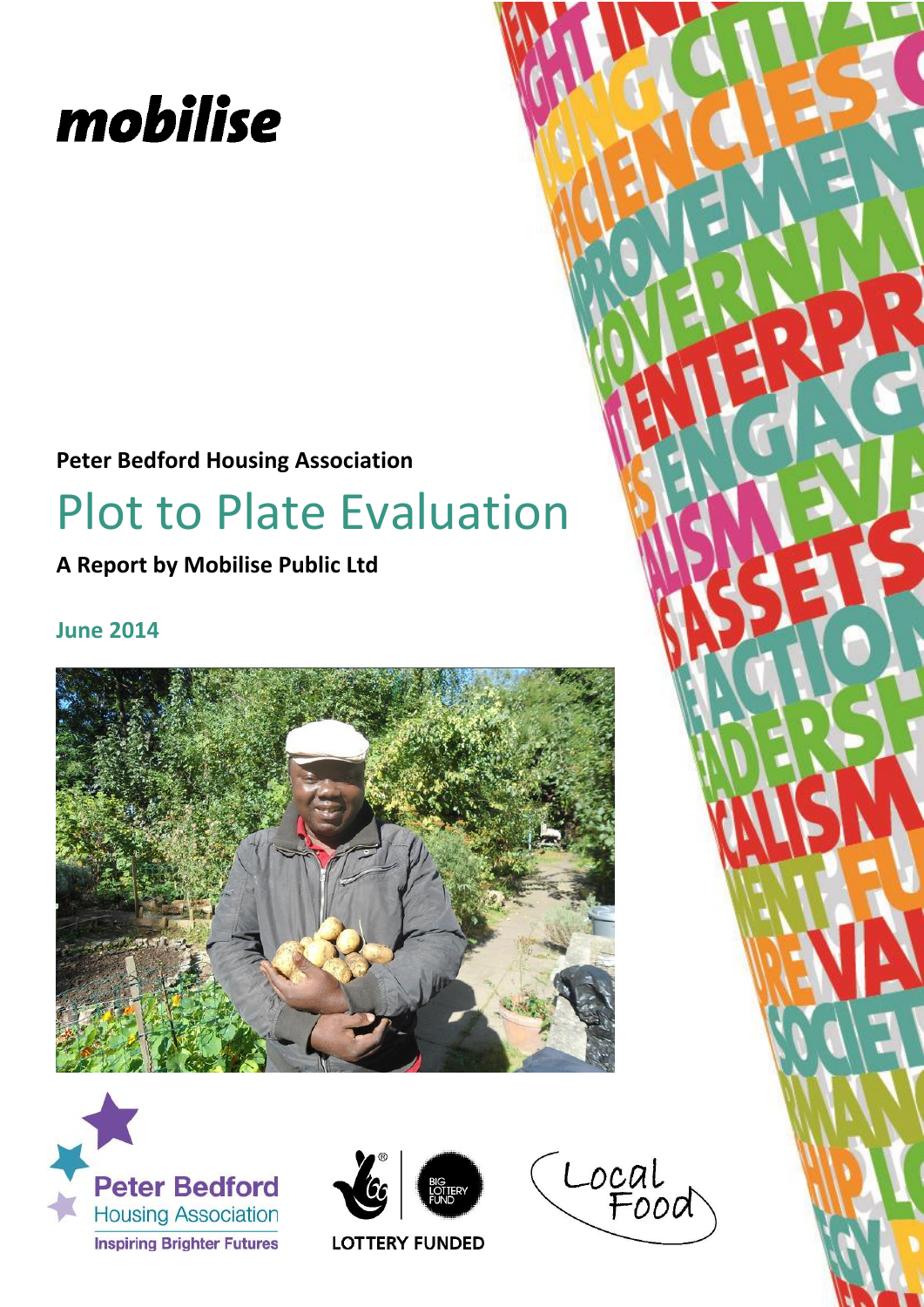# 1 Introduction

#### 1.1 **Background**

Gardening and spending time outside have long been recognised as beneficial to wellbeing and advocated as part of mental health programmes. Recent studies such as Mind's *Feel better outside, Feel better inside* (2013) and Sustain's *Benefits of gardening and food growing for health and wellbeing* (2014) have shown clear scientific evidence to back up this common-sense idea, as well as demonstrating that growing fruit, salads and vegetables can lead to a healthier diet.

Improving diet for better health and reducing obesity is a priority for both local and national health strategies. Although obesity affects all groups in the population, it is more common among people with learning difficulties, and excess weight is linked with poor mental health; the Government's *Call to action on obesity* (2011) emphasised that particular attention should be given to tackling obesity among people with mental health needs. Several organisations including Mind (*Food and Mood*, 2009) and Sustain (*Changing diets, changing minds*, 2006) have highlighted the effect diet can have on mental health.

Obtaining food from local suppliers has become a consideration for many organisations looking to reduce their impact on the environment. Local food reduces packaging and emissions from transport, supports local farmers and the economy, and can be fresher and more nutritious. The ability to trace food on the plate back to its source may also make it more interesting and appealing, and is a way to encourage people to try different foods for a healthier and more varied diet.

#### 1.2 **Context**

Peter Bedford Housing Association (PBHA) is an Industrial and Provident Society with charitable status which works with socially excluded adults in North East London. The association provides housing for tenants who face social exclusion due to problems including poor mental health, homelessness, learning difficulties and substance abuse. In addition to supported housing, PBHA provides activities and training for tenants to improve their wellbeing, confidence and employability, with the aim of helping service users achieve independence.

PBHA is based in the London Boroughs of Hackney and Islington. Islington has especially high levels of inequality, and Finsbury Park ward in Islington is amongst the top 20% most deprived wards in England. 40% of areas in Hackney are among the 10% most deprived in England, with only five local authorities in England having a bigger proportion of deprived areas. Healthy life expectancy is 4 to 5 years below the national average, there is a higher than average hospital admission rate for mental health disorders, and the proportion of statutory homeless households is more than 4 times the average for England.

However, the area is also home to many programmes designed to address social problems, including a wide range of initiatives to improve health and wellbeing through healthy eating and community gardening. These include Shoreditch Spa, The Food Chain, Hackney Young People Outdoors, Wenlock Barn Growing Kitchen, Growing Spaces, City and Hackney Mind Gardening Club and St. Mary's Secret Garden. Edible Islington is an initiative from Islington Council to foster over 100 food growing projects. There is therefore an existing network of similar projects that PBHA has been able to make links with and benefit from.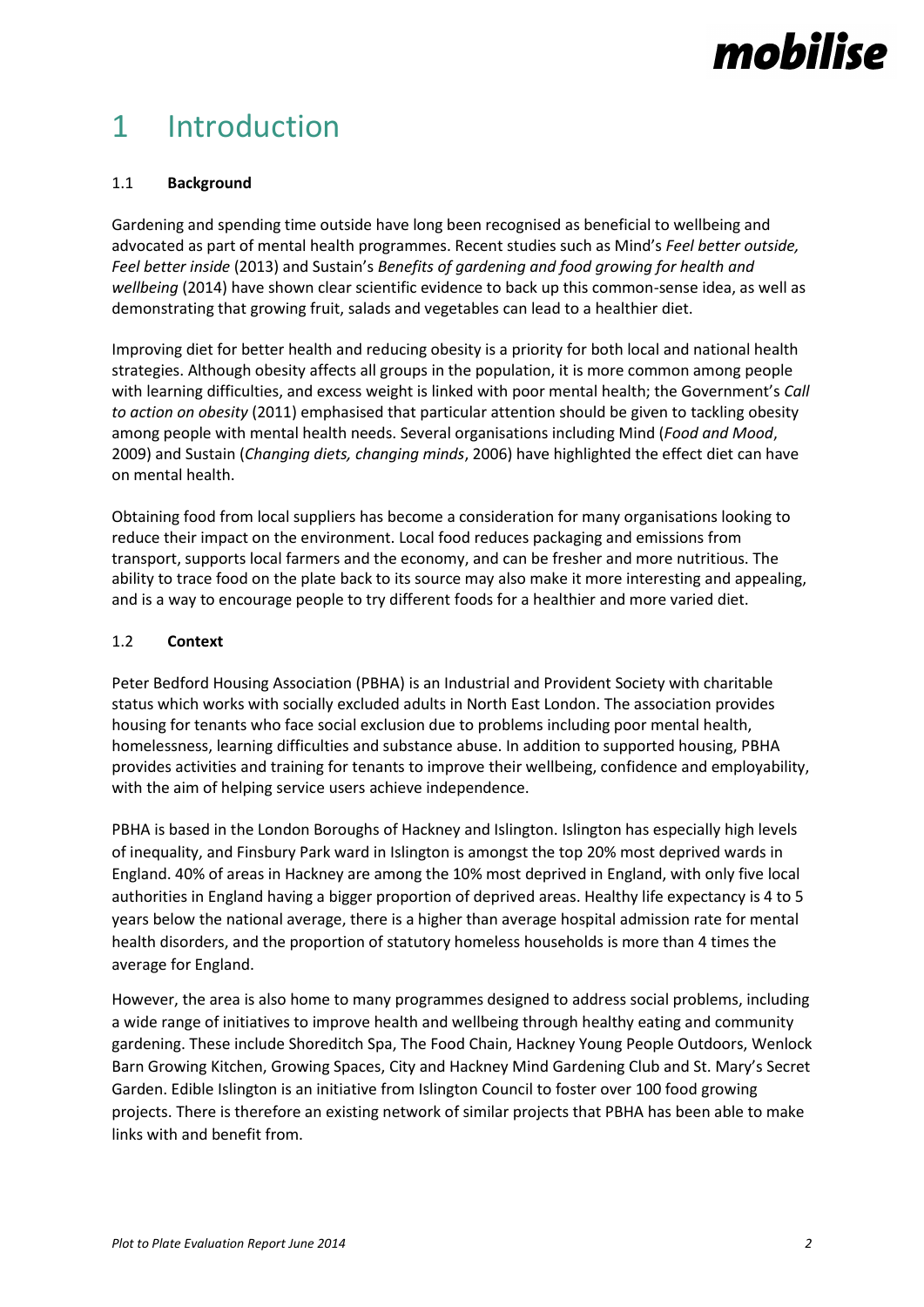

#### 1.3 **Plot to Plate**

Plot to Plate, funded by the Big Lottery Fund Local Food scheme, was developed with the overall aim of improving tenants' physical and mental health through promoting healthier diets and lifestyles. Plot to Plate also aimed to use more local food as part of PBHA's commitment to social and environmental responsibility, and to improve tenants' skills and employability through learning about cooking and growing food.

The initiative makes use of the subsidised meals offered by PBHA and builds on their existing health and gardening projects, including a previous gardening project, Roots and Boots, and a pilot scheme at the Clissold site. Plot to Plate extended this scheme through:

- Running weekly cookery clubs at both Isledon and Clissold kitchen cafés to teach healthy eating and cooking skills to service users;
- Organising food demonstrations and workshops;
- Developing three growing spaces for service users to use, in addition to a growing hub (which supplies seedlings to the other growing spaces) at Clissold Community Garden. These four plots supply the cookery clubs and cafés with salads, vegetables and fruit;
- Establishing relationships with new suppliers of local food;
- Establishing links with partners and beneficiaries such as The Food Chain and St. Mary's Secret Garden.

#### 1.4 **Methodology**

This report evaluates the success of the Plot to Plate project at meeting its three stated outcomes. Section 2 surveys similar projects and research carried out in this area, creating a framework with which to evaluate the success of the project.

Sections 3, 4 and 5 examine each of the project's three desired outcomes in turn, looking at PBHA's own records and quarterly reports as well as focus groups held by Mobilise to discover whether the quantitative targets and qualitative outcomes have been achieved. Section 6 summarises and analyse these findings, and section 7 examines the future and legacy of Plot to Plate.

Two focus groups were delivered for this evaluation; the first brought together kitchen staff, volunteers and café users; the second talked to gardeners, gardening volunteers and residents.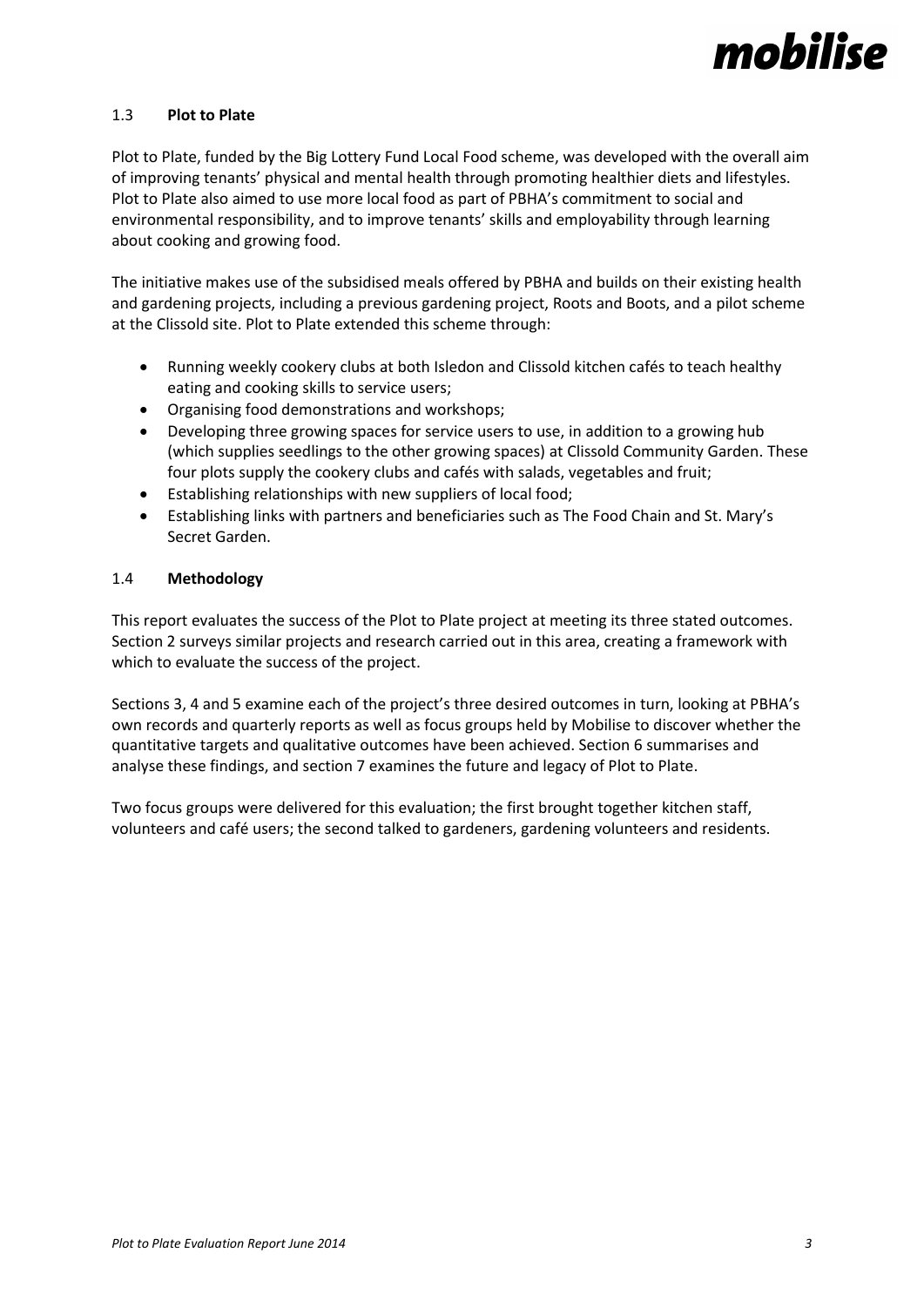## 2 Background Research

There are a huge range of projects led by community groups and housing associations with the aim of improving access to healthy food for people with low incomes. Despite their diversity, many of these projects have identified similar barriers to a healthy diet (*Healthy Living Tastes Better*, Community Food and Health Scotland, 2011; *Food Access & Social Housing*, Sustain, 2005). These can be grouped under four headings:

**Availability** – few sources of quality, nutritious food in the local neighbourhood, leading to "food deserts"

**Affordability** – healthy food, particularly fruit and vegetables, and the cost of getting to shops that sell it, can be too expensive for people on low incomes

**Awareness and skills** – some people may not be fully aware of the need to eat healthily, although it is important not to overstate this factor. Sustain stress that "poor diet is rarely due to ignorance". However, many people may find it difficult to access information about food, or lack confidence and skills in cooking and shopping.

**Culture, needs and preferences** – diet is often a matter of ingrained habit, which may be hard to change. Many people also have specific dietary needs (e.g. for cultural reasons) which can add to difficulties in establishing a healthy diet.

Projects are most effective when they address all of these barriers, rather than just one or two – as being more aware of healthy food may not change behaviour if such food is not accessible, while healthy food that is available may not be eaten if there is a lack of understanding of its benefits or how to prepare it. The following examples illustrate this:

**Blue Triangle Housing Association** in Glasgow provides housing support services to homeless people or those affected by homelessness. Its project at Viewpark in North Lanarkshire provides supported accommodation for young people and works with them to prepare for living independently. As part of this the project offers cooking sessions which encourage young people to cook more healthy dishes and more meals from scratch.

In 2009, the project was allocated funding to develop garden plots to grow its own vegetables and fruit for use in the cooking sessions. The project used a local gardening company to design, build and offer advice on planting. Staff have responsibility for maintaining the garden, but residents are encouraged to help. The young people are encouraged to use the garden's produce in their meals, with help from staff if necessary. The produce is also used for the cooking sessions, as planned, and for the communal meals served on Sunday.

This project has been a success at providing cheaper and more accessible fruit and vegetables for residents to use, whether in their own cooking or as part of a class. The residents who choose to take part in the gardening activities also learn new skills and gain a sense of achievement. (*Healthy Living Tastes Better*, 2011)

**Croydon Food Links**, funded by Croydon Primary Care Trust, aims to promote more healthy eating habits among older people in the borough by running cookery classes, and has developed a recipe collection to increase residents' confidence at cooking for themselves. However, the organisation observed that residents often had difficulty putting these new skills into practice due to being unable to access affordable fruit and vegetables. Therefore, Croydon Food Links has also developed a fruit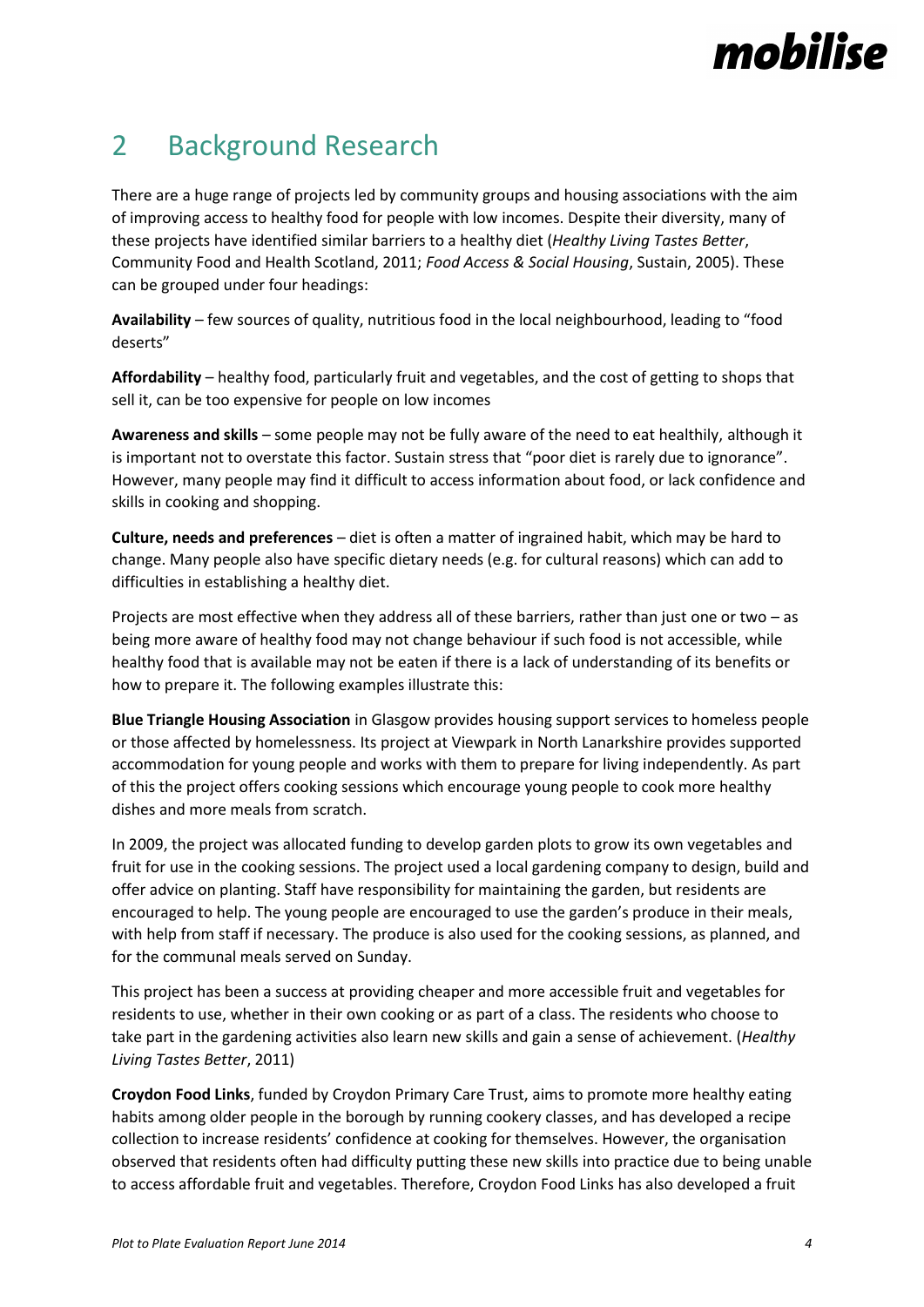

and vegetable delivery scheme for older people with restricted mobility (*Food Access and Social Housing*, 2005).

Plot to Plate is not only about improving diet, but about growing food and increasing the use of local food. This is itself a way to improve diet; in their 2008 paper *Fruit and vegetable intake among urban community gardeners*, Alaimo et al reported that adults who participated in community gardening in urban Michigan consumed 40% more fruits and vegetables per day than those who did not, while UK studies have also found higher than average levels of fruit and vegetable consumption among new food growers (*The benefits of gardening and food growing for health and wellbeing*, Sustain, April 2014).

As well as the effect on diet, growing food in community gardens has also has been found to have many other benefits:

- Improved physical health through opportunities for physical activity in the garden
- Improved mental health
- **•** Improved community cohesion and social ties
- Improved community security (through greater use of public areas)
- Opportunities for education and training, leading to improved job prospects
- Improved environment and ecosystem, producing long-term health benefits

Sustain's 2014 report surveys a range of research to show clear scientific evidence that being involved in community food growing projects can contribute to improved social interactions and be

beneficial for a range of mental and other health problems. Many of the benefits described above may be difficult to measure. However, the report cites many studies that show quantifiable benefits, such as reduced hospital admissions and fewer episodes of stress.

**Spectrum Housing** on the Isle of Wight hosted the Growing Spaces project with funding from the Big Lottery Fund Local Food scheme. The project installed 530 raised beds and 200 water butts in residents' gardens, made links with local allotment groups who shared their growing knowledge and donated seeds, and gave new gardeners advice on how to use their produce with tips on cooking, preserving and storing.

Feedback from participants was extremely positive. Over 90% of participants found they had learnt more about growing vegetables and 88% claimed to have saved money on buying vegetables. Participants also commented that the project had helped them enjoy and take pride in where they live and had brought residents together, creating a better atmosphere. (*Edible Estates*, National Housing Federation, May 2014)

**Capital Growth Network** surveyed community growing spaces across London, asking them whether their projects had provided increased employment opportunities. 237 people from the 342 spaces that responded had taken up formal training and 140 had gone on to employment. (*Monitoring Report 2013*, Capital Growth Network, May 2014)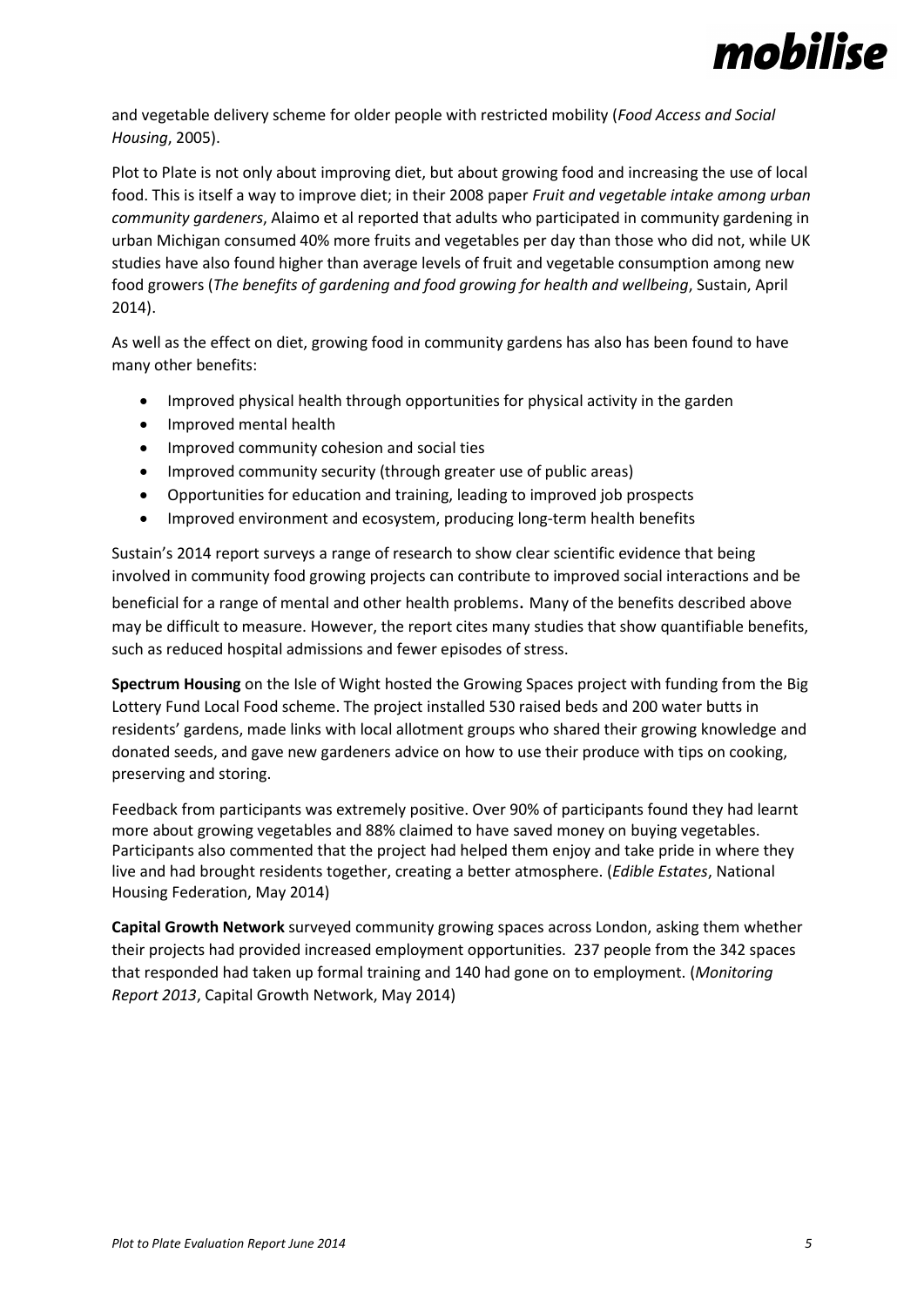# 3 Was Outcome 1 Achieved?

### Outcome 1

*"The proportion of locally grown food served in our cafés will have increased from five percent to 50 percent by the end of the project and will be accessible as subsidised meals to 350 vulnerable and socially excluded adults each year (450 by the end of the project). This outcome will help to change the food culture at PBHA and the diets of our service users."*

### Locally Grown Food

#### 3.1 **Proportion of locally grown food**

Graph 1 below shows both the target percentage for local food served in PBHA cafés (detailed in the Plot to Plate's Procurement Policy), along with the actual percentage of local food achieved by Plot to Plate.

To establish the percentage of local food, PBHA staff took the overall expenditure on food, worked out how much of this was spent on local food, and calculated the percentage from this. The PBHA definition of 'local' is food sourced from up to 60 miles away. The value of Plot to Plate grown produce (which was invoiced, but not charged for) was determined by comparison with supermarket prices.

As shown in Graph 1, Plot to Plate has consistently kept to and exceeded its targets for percentage of local food in cafés. At the end of the two-year period, the target of 50% local food has been achieved.



The graph does not show the actual percentage figures for quarters 7 and 8. These were actually 28.17% for quarter 7 and 76.61% for quarter 8. However, these figures are best seen as an average of 52.39% (figured in Graph 1) because of delayed invoicing, and the way income and expenditure fell across the quarters.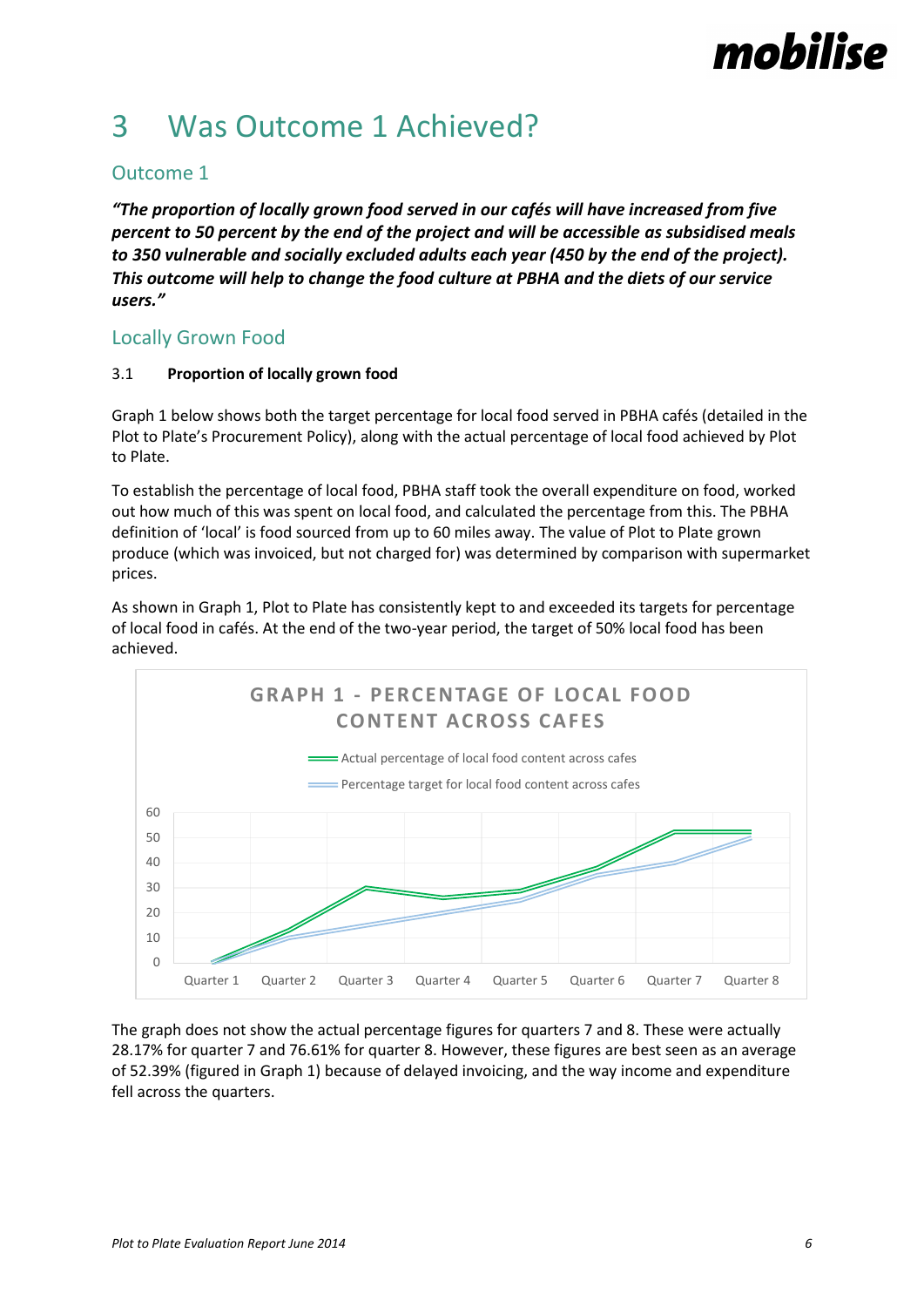#### 3.2 **Mainstreaming local food into cafés**

The percentage of local food featured in Graph 1 above really shows how much local food has been mainstreamed into the PBHA cafés. This mainstreaming is demonstrated further through Peter Bedford Housing Association's and Plot to Plate's Food Procurement Policy, which sets out rules around the types of suppliers Plot to Plate can obtain produce from; this policy states that Plot to Plate should give preference to local, sustainable and ethical food suppliers. Furthermore, it discusses the need to provide guidance and relevant product information to staff members to allow them to select sustainable products and services.

Local Food was served through two main cafés at Legard Works (N5 1DE) and Stamford Works (N16 8JH) also known as Legard and Grapevine Cafés respectively. There are two smaller kitchen cafes attached to the supported housing communities at Clissold Road (N16 9EX) and Isledon Road (N7 7JP). These cafés are also adjacent to 3 of 4 food growing sites, including the Clissold Community garden growing hub.

#### 3.3 **Local suppliers**

At the beginning of the project, PBHA established that a key indicator to show whether Outcome 1 had been achieved was *'the number of suppliers researched and contacted who can supply locally grown food'* (Plot to Plate – Monitoring & Evaluation Framework*)*.

Plot to Plate is now working successfully with five different local suppliers. These are Church Farm, a community farm in Hertfordshire; Stepney City Farm; the Dalston Farm Shop (for small supplies); Highbury Butchers; and in the final quarter, Seasons & Blossoms, a new local business selling organic fruit and vegetables from Kent or allotments around Islington and Finsbury.

#### 3.4 **Challenges of using locally sourced food**

Focus group 1 were very positive about the project overall, but gave an interesting insight into the challenges of providing locally sourced food in the cafés. One issue they faced was to do with the seasonal nature of local food, particularly the struggle to obtain produce in the winter months and keep to the 60 mile limitation on local food:

*"One of our big challenges actually was during winter. I had a lot of difficulty to get seasonal, especially local, fresh vegetables to cook during the winter."*

*"In the winter, most of the people who could actually give us fish and fruit and vegetables are slightly outside of the 60 miles. If we could have some change on that radius - we managed, but it was really challenging in winter."* 

However, focus group 1 also highlighted how the staff had worked to overcome this issue:

*"We were able to preserve a lot of the blackberries and berries. We froze trays of those so we were able to use these during the winter. We had blackberries, raspberries, apples."*

Focus group 1 also mentioned how service users sometimes complained about limitations on the food choice available, because certain local food is only available at specific times of year. The following quote demonstrates this issue, but also shows how staff have worked to change expectations and educate further on the nature of sourcing local food:

*"As a society today we are so used to having and getting everything we want as far as ingredients, vegetables, why can't we have strawberries in December? So I think that area,*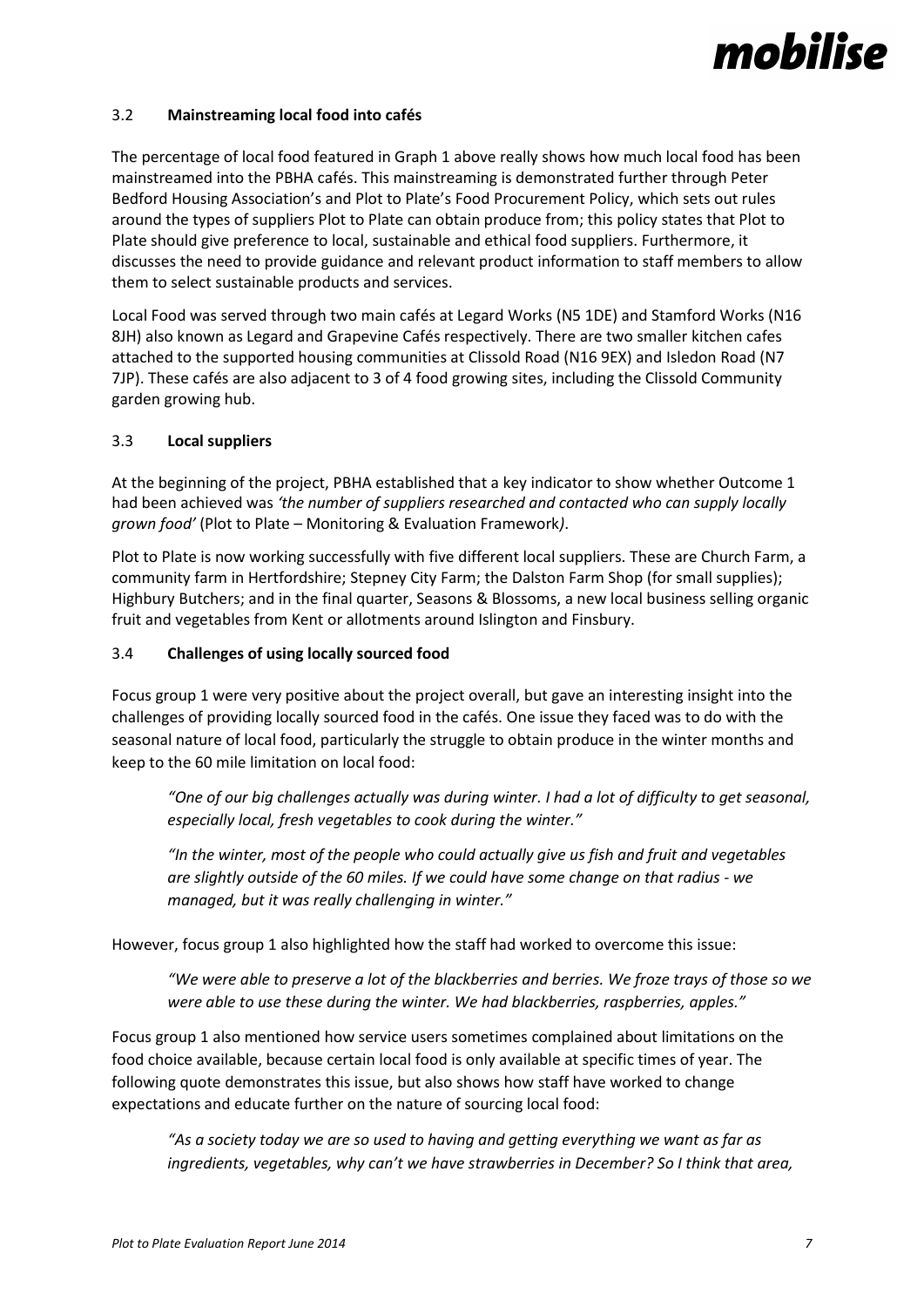

*where we are really focusing on seasonal produce and where it's coming from, and what is available to us at times of the year - that has been a bit of a challenge. We need to be focusing on reducing the carbon footprint by getting seasonal food. Again, with awareness, with education, people are beginning to get a much better awareness and you get less complaints. Sometimes you do mix and match, but it's about getting this balance. In the summer, as you can see there, on that wall, the abundance we have from our garden is just amazing."* 

#### 3.5 **Challenges in the future due to seasonal food**

The Plot to Plate project is funded for 2 years by the Big Lottery Fund's Local Food Scheme. Focus group 1 highlighted their concerns for the future, particularly in regards to keeping local food available across the cafés:

*"At the moment it's only possible because we are moving towards summer, so there is more coming from the garden. But when winter arrives, it's going to be another challenge. Because the garden will give less, and without the funding it's difficult."*

#### Accessible meals for service users

#### 3.6 **Number of vulnerable & socially excluded adults accessing meals**

A key part of outcome 1 is that locally sourced food "*will be accessible as subsidised meals to 350 vulnerable and socially excluded adults each year (450 by the end of the project)".* Graph 2, below, shows PBHA's estimation of the number of vulnerable and socially excluded adults that had access to and benefitted from subsidised local food meals during the project. As the graph below shows, they estimate that the reach has been 510 vulnerable and socially excluded adults during the project, against a target of 450.



This reach is a conservative estimate as it does not take into account the number of vulnerable adults reached through one off events, discussed below.

#### 3.7 **Events**

Events are a key way of raising awareness of the Plot to Plate project and involving more vulnerable and socially excluded people. Graph 3, below, shows the estimated attendance at events held to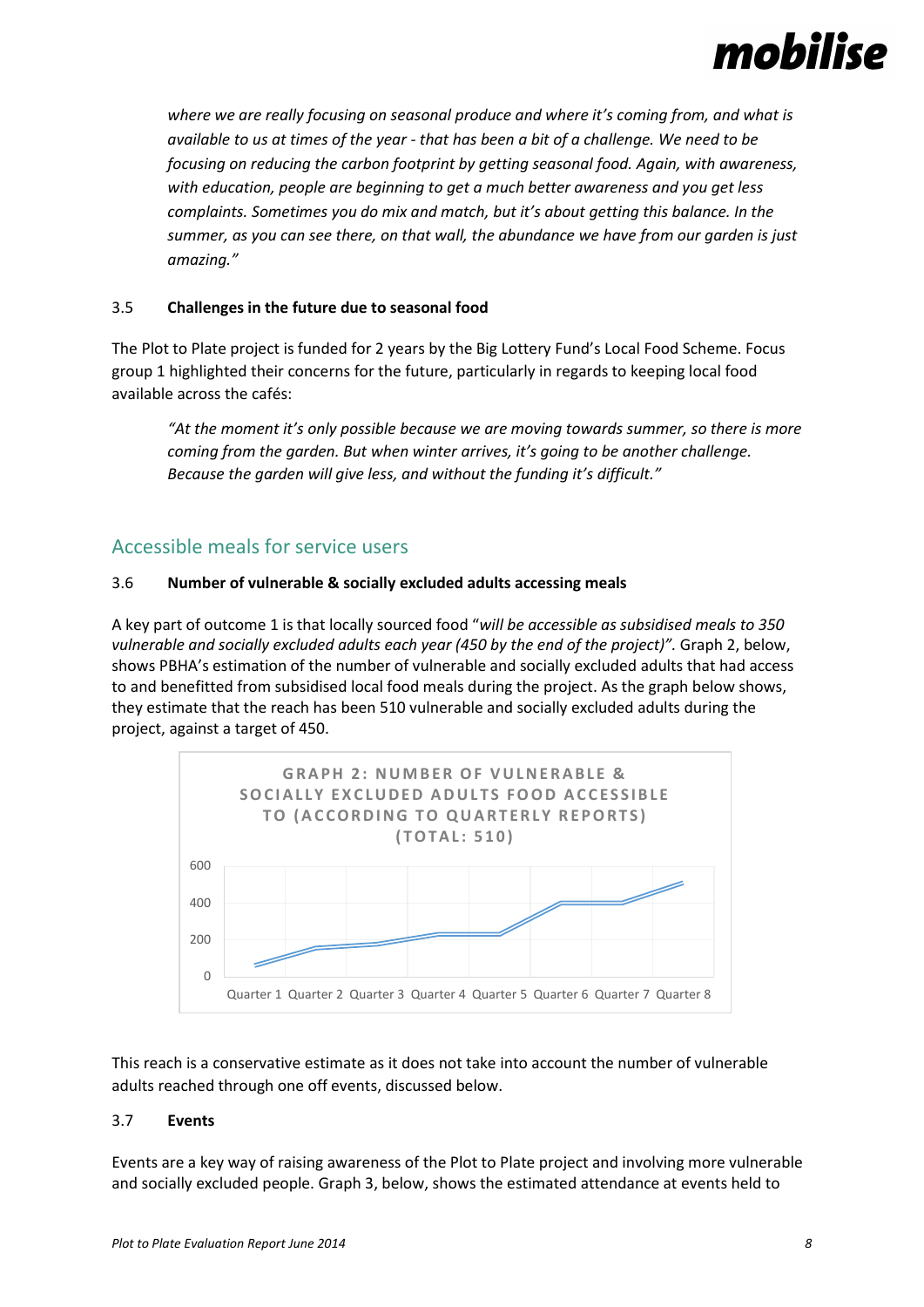

promote Plot to Plate. It shows that the most attended individual event was World Mental Health Day in 2012, where Plot to Plate held a 'Time for Tea' event and sold healthy cakes made with locally grown produce; this event was estimated to have reached 300 people. Open Garden Square Days were held in both years, which showcased growing spaces and Plot to Plate food. Although numbers are only available for one year, one of these events was attended by 150 people, so it can be estimated that another 100 plus people attended the other event. Finally, there were three smaller events: the PBHA Harvest Day Festival, which showcased and sold locally grown produce, and the PBHA Inclusion Art Exhibition, which showcased Plot to Plate food. Finally, Plot to Plate provided food at the private viewing event for Tagzee, a local Islington artist, which was attended by 60 people.



#### 3.8 **Publicity**

Publicity is another way to involve and reach out to vulnerable and socially excluded adults. Throughout the project, Plot to Plate has been promoted through participant and tenant newsletters, flyers and posters. The menus used in the cafés have featured Plot to Plate branding since quarter 2, and a new logo for Plot to Plate was developed in quarter 6. In the final quarter, Plot to Plate developed a recipe booklet which will be used to engage tenants alongside tasters and workshops.

#### 3.9 **Weekly local food days**

One of the stated outcomes indicators in the Monitoring and Evaluation Framework was: *'at least one local food day each week in each café where local food is served'.* This indicator was achieved through the Weekly Local Food Days taking place from November 2012 in each of the main cafés, along with the growing and cooking healthy food clubs based at Clissold Community café and Isledon Road.

### Changing food culture and participants' diets

#### 3.10 **Healthy changes in the menu**

The first step Plot to Plate needed to take to encourage vulnerable and socially excluded adults to eat healthier was to make healthy changes to the menus in PBHA's cafés.

Included below are two examples of the Grapevine Café Menu, one from 2011 (before Plot to Plate) and one from 2014. The chips, kebab and burgers are gone, and have been replaced with jacket potatoes with a nutritious filling, while the fruit sponge and custard dessert has been replaced with a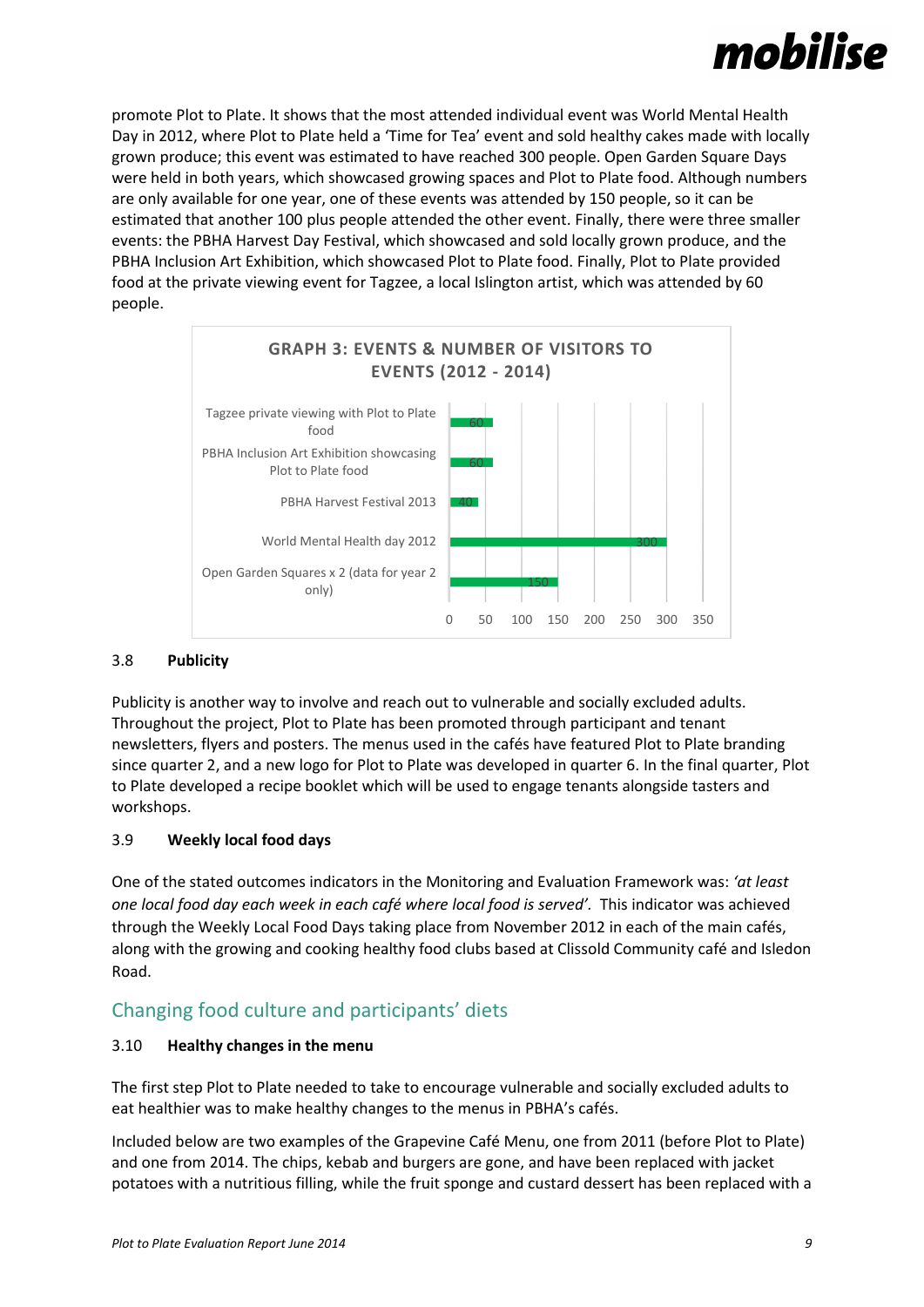

fresh fruit salad. These two menus illustrate the steps Plot to Plate have taken to bring in a healthier menu.

#### **Grapevine Café Menu (2011)**

#### **Starter:** Pea soup

**Main:** Chicken Kebab 'tikka style' or beef burgers or quorn burgers with chips & coleslaw.

**Desert:** fruit sponge & custard

**Grapevine Café Menu (2014)**

#### **Starter:** None

**Main:** Jacket potatoes filled with braised spiced lamb and sweet potato or ratatouille, both served with cauliflower polonaise

**Desert:** Fresh fruit salad

The cafés also reduced their portion sizes in line with Department of Health regulations; this was not always popular with service users, so staff worked to explain the changes and educate tenants on healthy portion sizes.

#### 3.11 **Passionate and educated staff**

PBHA staff working on Plot to Plate developed their skills through attending training events, including healthy cooking and nutrition training from Shoreditch Spa, a workshop on running community cafés, a baking course from Hackney Training and Enterprise Agency, a course in mushroom growing from Urban Harvest, and a course in Preparing To Teach in the Lifelong Learning Sector.

The passion of the PBHA staff and their dedication to making Plot to Plate a success was apparent from Focus Group 1:

*"When the salad comes from the garden, all covered in dirt and that, it's not something that anyone here likes cleaning. We don't like to do it, but at end of the day, we understand the reasons behind it … Then we make it possible and the passion comes, the determination comes, the willingness comes and we make things possible."*

*"The people who have been leading on the project, they actually are so passionate and enthusiastic about it actually becomes an extension of our everyday life."*

The comments made by Focus Group 1 demonstrated that staff were keen to talk to and educate service users, were interested and knowledgeable about healthy eating, planting and environmental issues, keen to try and learn new things and encourage service users, and that they understood and supported the aims of Plot to Plate.

### Was Outcome 1 achieved?

Plot to Plate successfully reached and exceeded its target of 50% local food across PBHA cafés, with food accessible to an estimated 510 vulnerable and socially excluded adults. Across the two years the amount of local food averaged at 34%, reaching 52% by the end of the project.

There are many signs of a change in food culture at PBHA: the adoption of the Plot to Plate Food Procurement Policy (which focuses on locally sourced food); the links made with local food providers; the willingness of staff to immerse themselves in promoting healthy eating and the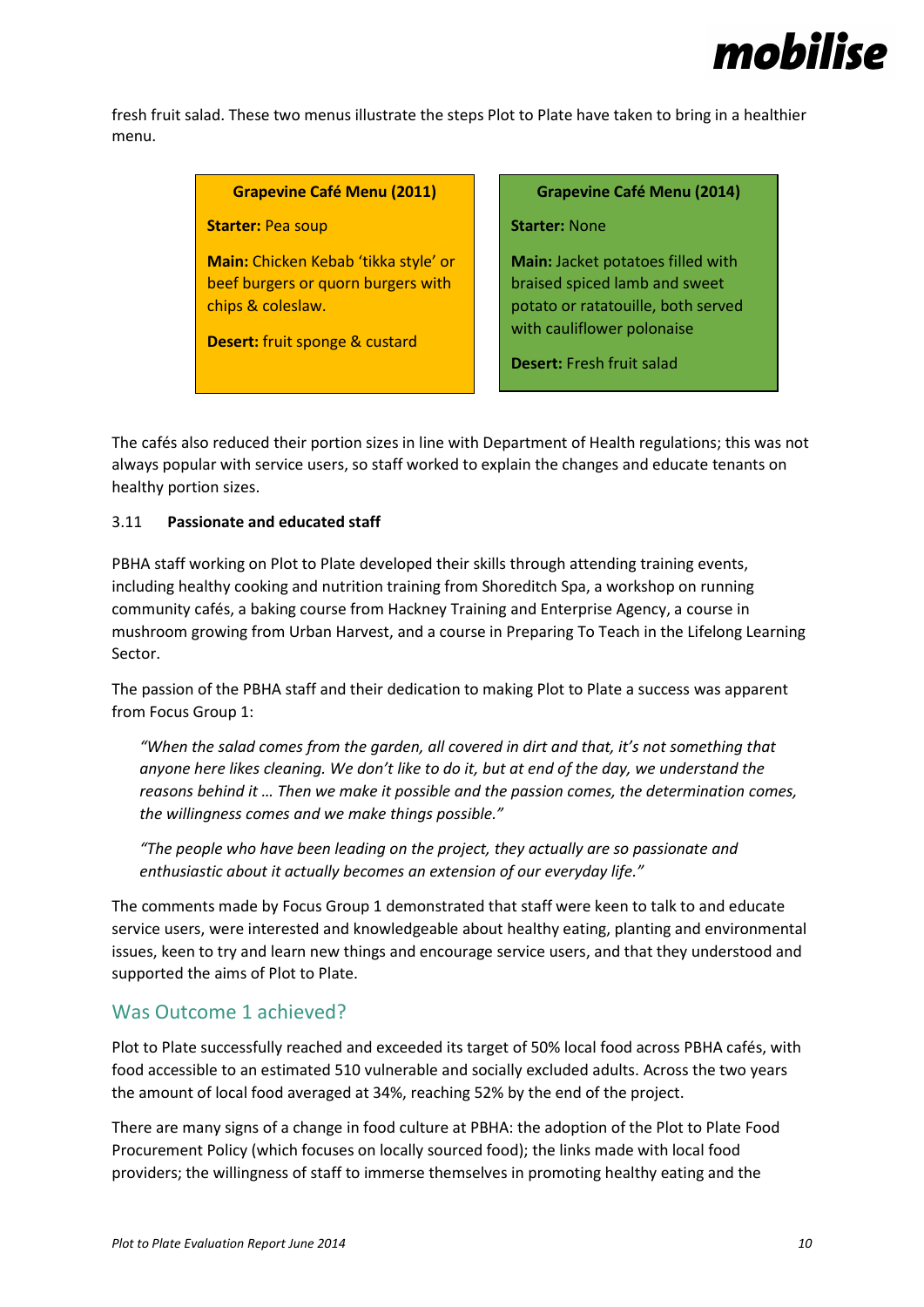benefits of locally sourced food; the events held over the past two years; and the changes made in café menus (discussed further in the next section). This wouldn't have been possible if it wasn't for dedicated and educated staff, who worked to achieve this target despite the challenges and restrictions of locally sourced and seasonal food.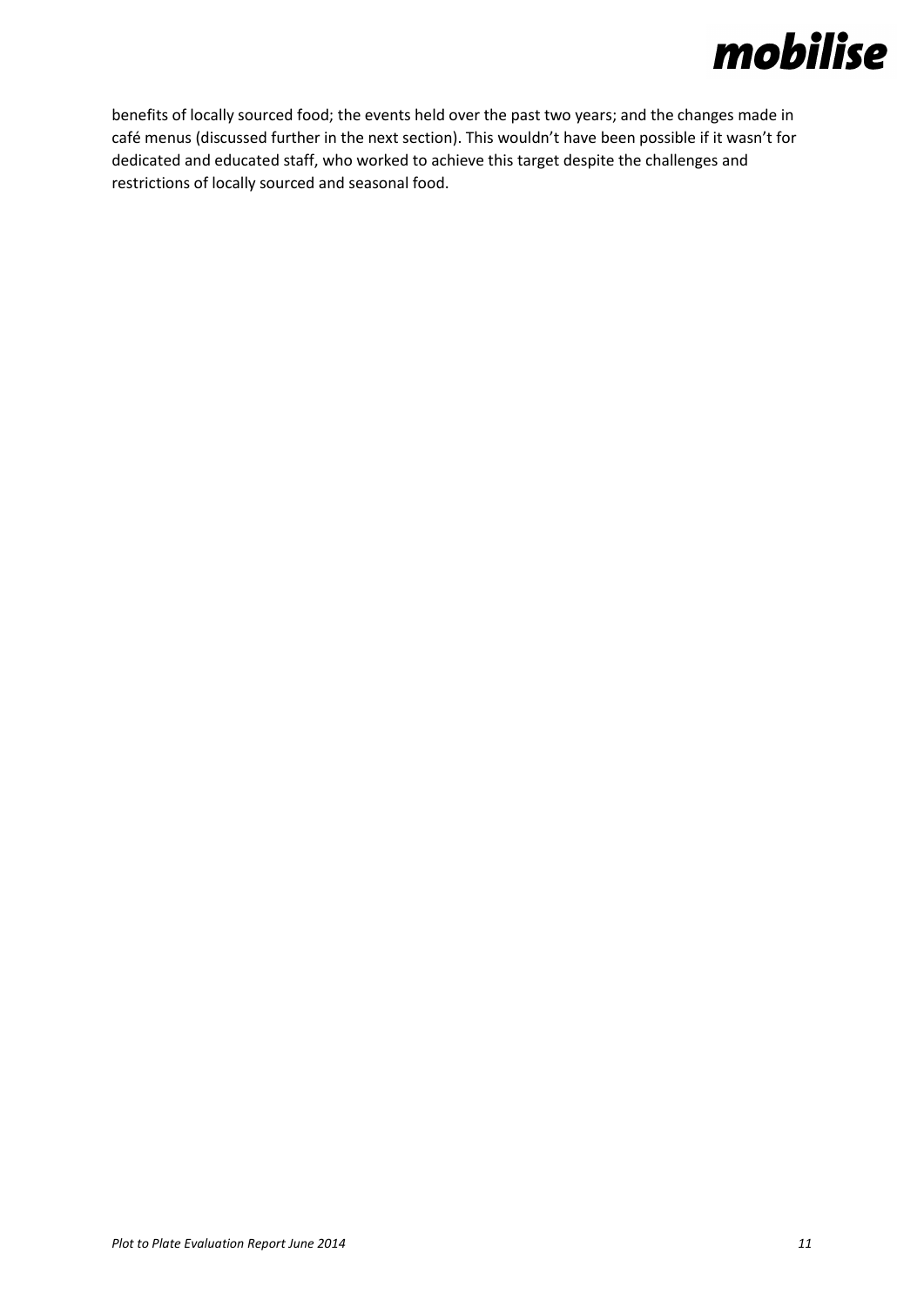## 4 Was Outcome 2 achieved?

## Outcome 2

*"350 vulnerable and socially excluded adults will be more aware of the links between food and a healthy life style by the end of the project, 50 of whom will have undertaken formal and informal learning and achieved credits or qualifications. This outcome will help to change the life-styles of service users, promoting better health and improve their skills and employment prospects."*

### Links between food and healthy lifestyle

### 4.1 **Making healthy food appealing**

Focus group 1 discussed a number of ways in which Plot to Plate made service users aware of the benefits of healthy eating and locally sourced food; these included training, information leaflets, and changes to menus, but also through staff members talking to service users about the produce, education and engaging them on the subject:

*"As trainers and educators ourselves, we discuss with people what they are eating, what's been grown in the garden this week; what Precious [one of the growers] has brought in and how we are going to use it. We have leaflets, we have certain months, where we promote specific foods that have been grown in the garden that are good for certain types of ailments. Sophie and I will sit down … with participants while they are eating their food, we discuss with them what they are eating."*

Plot to Plate also introduced indoor herbs and miniature tomatoes to the cafés, so that participants not involved with the garden could still make links between growing produce and the food they were eating. This idea of the 'story of the food' appeared to really help in the promotion of healthy lifestyles by staff members as service users took an interest in where the vegetables had come from. There was a sense from the focus groups that service users were more likely to try healthy food offered through Plot to Plate because they liked that the food was grown in the garden, was local and had a story:

*"Even if you are just sitting at your desk, someone will come up about Plot to Plate and you will have a discussion. Or you'll come downstairs and someone will ask 'what's on the menu tomorrow? And where do the vegetables come from?' So it is part of your everyday."*

#### 4.2 **Making healthy eating easy and affordable**

The focus group showed that staff members were attempting to remove barriers to healthy eating by telling participants about simple, quick and healthy ways of cooking food:

*"Those who have not yet adapted to healthier eating are being encouraged and told about the benefits of healthy eating, and also of ways to cook vegetables that are easier, less time consuming."*

*"Quite often I've given people recipes. If they want a recipe for something that has been shown on the menu, they can have the recipe."*

Clissold community café experimented with offering a breakfast and found that participants learnt the importance of eating breakfast, noticing that they had more energy and that they were less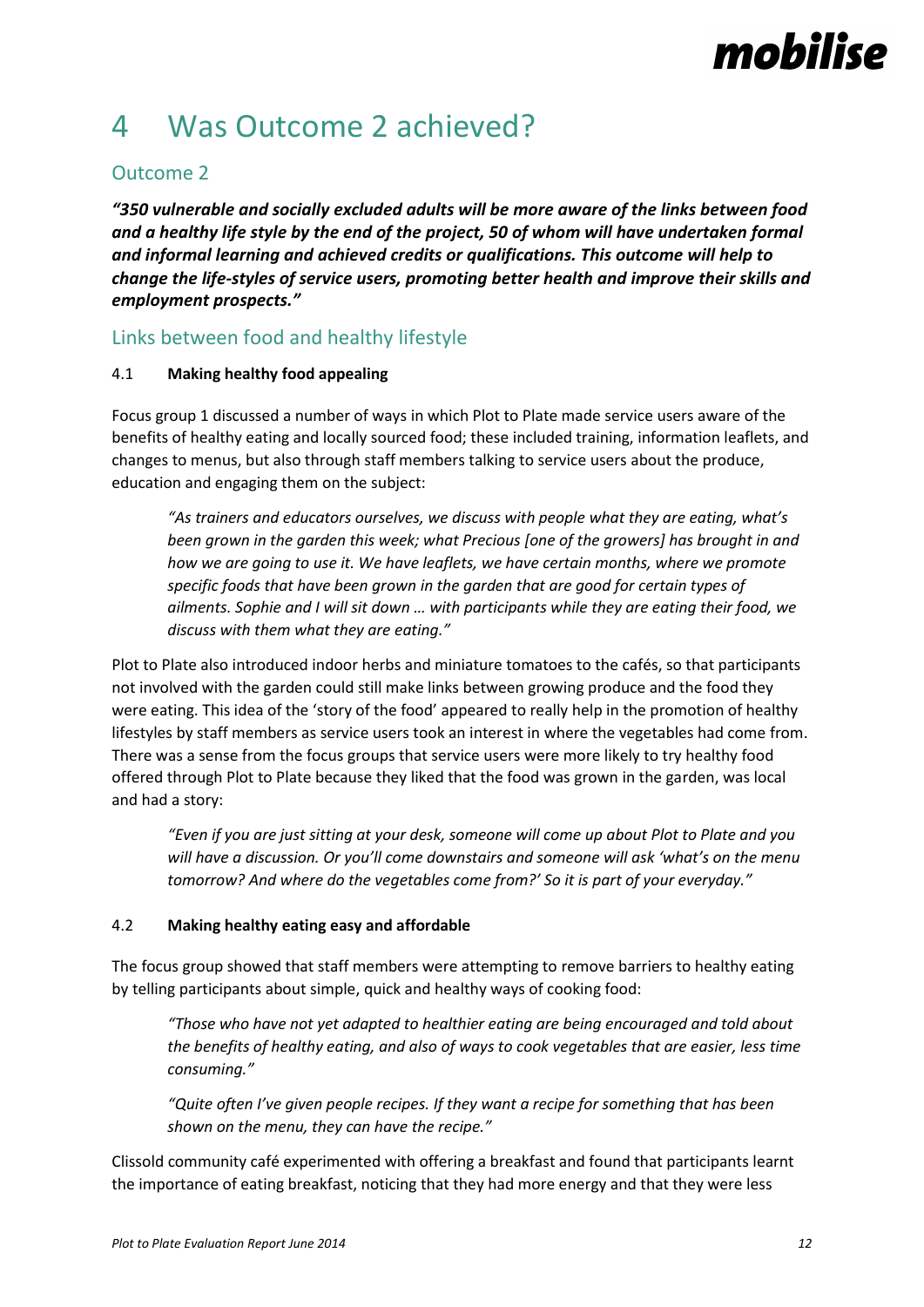

tempted by dessert at lunch! Meanwhile, the café offers an option for service users to take away the food served at lunchtime and have it for dinner. This makes healthy eating easy and more affordable:

*"Let's face it, people who usually like a ready meal don't like cooking, they don't like spending the time on vegetables, but … when they come to eat at lunchtime they can buy takeaways because the prices are really reasonable, so it actually works out to be cheaper than a chicken and chips meal. So they are encouraged to have a takeaway and go home that's another way for them to slightly change, to adapt to the new eating culture."*

During the fourth quarter of the second year a seconded housing worker worked with a small group of tenants to encourage them to engage with the project, exploring how to shop for healthy produce and accompanying them shopping. Focus group 1 highlighted that staff were directing service users to places were healthy food was more affordably available:

*"That's one of my things, our tenants can't all be going to farmers markets."*

"*I think it can be done. A lot of the supermarkets now … you can go in and get a bag of carrots for a pound that have been grown in Kent. If you use, not the farmers markets, but Ridley Road market, where the produce is a lot cheaper because they are marketing to a different group. "*

Staff are also encouraging service users to be thrifty with their food by showing them different ways to cook and utilise all parts of their food:

*"For example, the other day I saw the stalk of the broccoli, and people throw it away normally. With Plot to Plate, we adapt it in a different way, different ways of cooking … I found a way to also use that and I said 'you all ate that without knowing' and they were surprised."*

Some Plot to Plate volunteers became "food champions", promoting the project's aims to their peers. In the final month of the project a Plot to Plate recipe book was produced, containing healthy and seasonal recipes, which will be used to engage tenants alongside tasters and workshops. All these methods show how staff have embraced the aims of Plot to Plate and tried different ways to engage with service users on the topic of healthy eating.

#### 4.3 **Individual stories of healthy eating**

In both focus groups, attendees described the impact of the project on the diets of service users, or how their own diet and approach to food has changed. The following quotes illustrate the change seen in service users by members of staff:

*"Confidence in trying different foods. Definitely. I mean, I can only talk for my tenants, living on their own, they would just get a ready meal. I am not saying they are now constantly cooking fresh food … because that's not the case. But now they have had their eyes opened to lots of different fresh vegetables, which they try now, whereas if they were on their own, at home, they wouldn't. They are a lot more adventurous."*

*"We have one specific service user that comes in here, who never touched vegetables. And now that particular person will not have a pudding and she will have the vegetables, because she likes to know the fact that the vegetables are grown in the garden. She is also interested about growing little things in her garden as well because she's been introduced to something*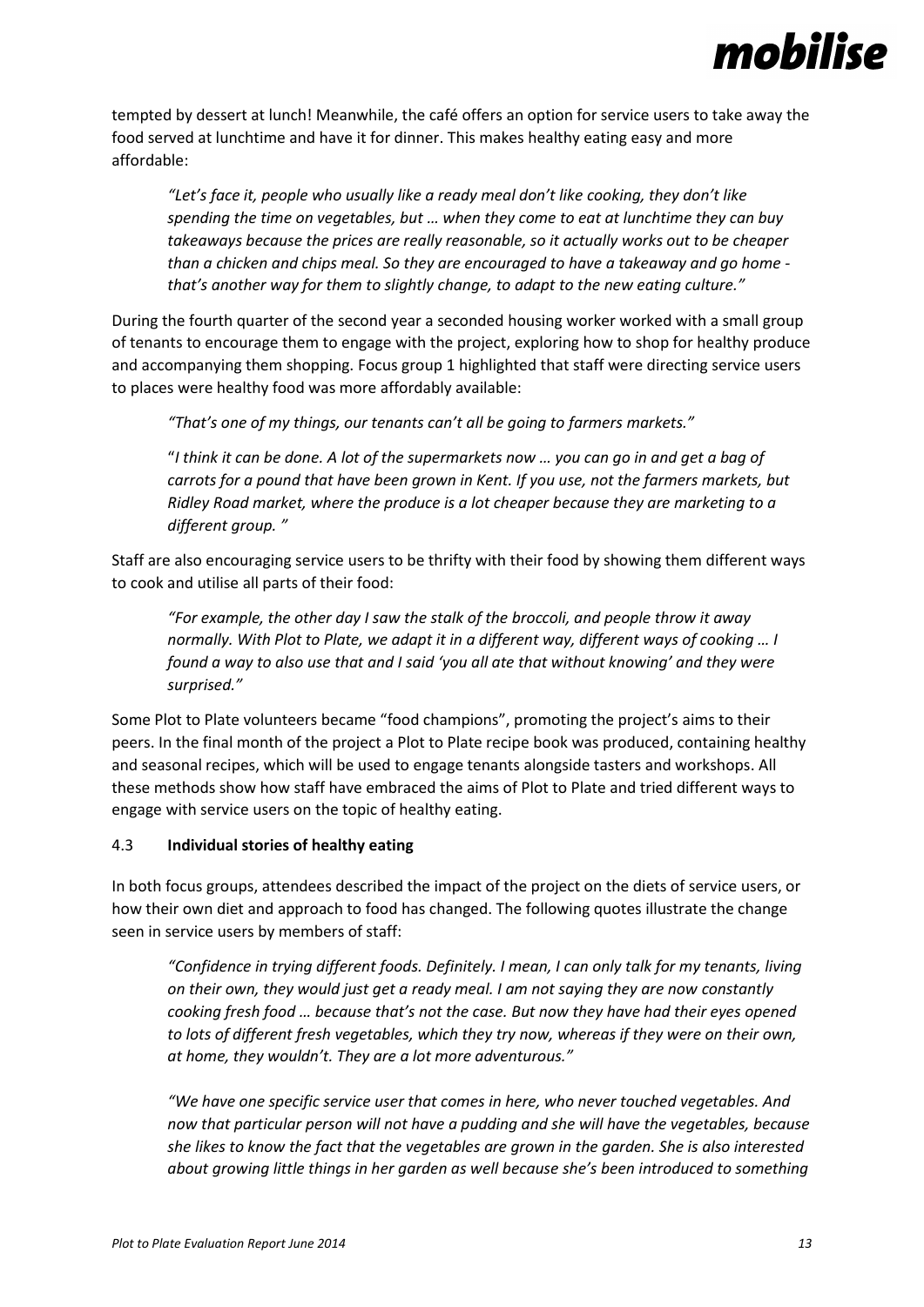

*different. She has also changed her diet, where it's a lot more fresh food, so she's sort of acknowledging fresh food, and having that awareness of fresh food, so it's changed her perception of eating different things and its given her the opportunity to have a healthier diet without actually realising what she's actually doing."*

*"It wasn't quite as clear cut as [service user]'s gone away and now he's cooking quinoa, because he's not, but he is a lot more aware of organic food. And he does buy fruit and vegetables."*

*"I think people's diets have changed. At least they are getting a good meal once a week. The other times, I am not sure what [service user] eats, I don't think it's particularly good. At least once a week he is getting something and that's made a difference."*

#### 4.4 **Service users themselves described changes made in their diet or lifestyle by the project:**

*"I used to be very fussy on fruit and veg, but I seem to have turned a corner, and eat more vegetables and more fruit than ever. I seem to enjoy what I eat, so I enjoy apples, oranges and bananas, and strawberries. I've tried melon, some melon I will eat. The same with juicy fruits, like pineapple. And I am starting to eat more vegetables than ever before, and less fizzy drinks. I've cut right back on those and I am also drinking water more."*

*"I don't have a garden, I have window boxes. I learnt through Plot to Plate that I can grow certain things, like strawberries for example, and other herbs, so that saves me money, which is very important because I am on a tight budget."* 

*"[Staff member] has been helping me, telling me about nutrition and things like that. [Staff members] cook very healthy foods, and that's encouraged me, when I get home. You go out and get fruit and vegetables whatever, even though it's not the same as [staff members]. I do make an effort to try and cook more vegetables at home and you know, more healthy stuff at home."*

#### 4.5 **Challenges to changing attitudes to healthy eating**

Focus group 1 was asked whether there had been any resistance to the changes in menus and the adoption of a more healthy approach by PBHA because of Plot to Plate. It was explained that, occasionally, some service users had questioned the changes made in the café because of Plot to Plate. However, to tackle this, the project staff explained the 'story of the food' and why the changes had been made. They found that through this approach, they could get users interested in the project and the food and become more accepting of the changes:

*"There are times where we will only have a vegetarian dish and we have had comments and complaints about it. But then you start talking to people, and having a discussion with them, and saying 'well actually, meat isn't necessary every day and this is what we've got from the garden. We've harvested this and this is what we will be using.' It's like anything else, people don't like change. People are very resistant. It's how it's introduced."*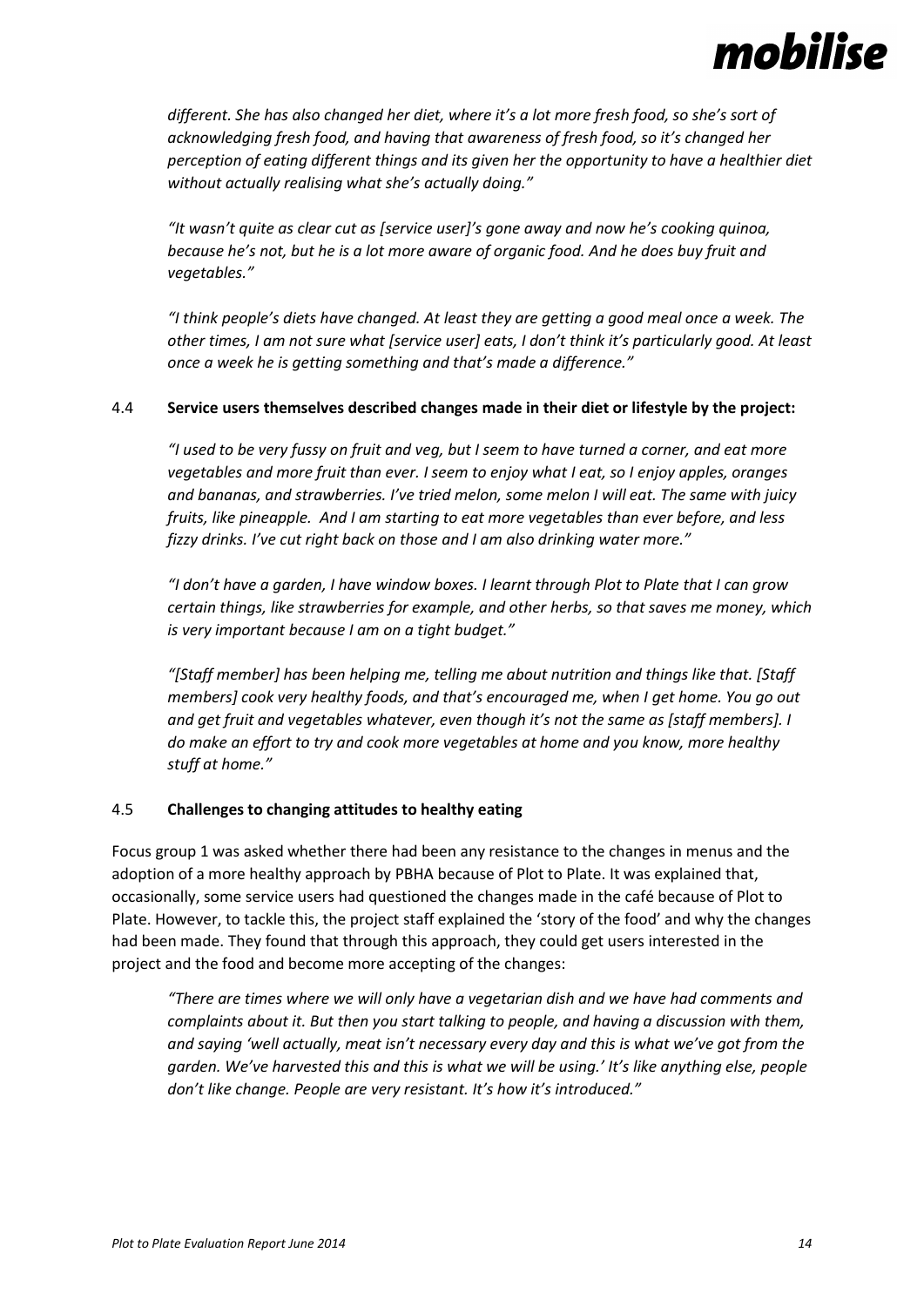

#### 4.6 **Wider impact**

Both focus groups thought the project worked well to change the eating habits of the people directly engaged with it. However, they also suggested that it was hard to determine the project's impact on the diets of vulnerable or socially excluded people more widely:

*"Not everyone's eating healthy. But everyone who's got involved in Plot to Plate probably didn't know a lot about healthy food and they were educated as the course went on. There are some tenants who haven't done any gardening, don't eat in the café very often. There are people out there who still want to have their McDonalds every night. But I think those involved in Plot to Plate embraced it. All we can do in the café is cut down on sugar, so when they do come to eat, they are eating healthy food."*

To attempt to determine whether PBHA has met its target of 350 vulnerable and socially excluded adults have been made more aware of the links between food and a healthy lifestyle, we can look at various sources of evidence.

Two separate surveys were conducted, a year apart, in the first and second years of the project. Although these are not directly linked, they do give an impression of tenants' and participants' engagement with the promotion of healthy lifestyles.

#### **Survey 1 – Plot to Plate Interim Qualitative Assessment 2012**

This survey was conducted in 2012. A total of 21 guided interviews with a range of participants, tenants (who use the cafés) and sessional staff, and 4 completed questionnaires were received from full time staff respondents. 11 (46%) respondents said they had noticed changes to the menus at the Grapevine, either as a result of Plot to Plate or more generally. 7 (29%) indicated that they thought the food had improved in recent months, while only 3 (12%) felt that the food had got worse. 11 (46%) respondents hadn't noticed any change in the menus or food served in the cafés. Unfortunately, this survey did not ask whether those who had noticed the changes in the menu had been made more aware of the link between healthy eating and a healthy lifestyle.

In 2013, the Tenants' Forum noted that the food served in PBHA cafés was much healthier and also of a higher quality.

#### **Survey 2 – Peter Bedford Housing Association Tenant Survey 2013**

Later in 2013 a wider survey of PBHA tenants was carried out. A question was asked about the Plot to Plate project. This question asked *"With the Plot to Plate: healthy eating and locally sourced food initiative, have you noticed any change in the food in the PBHA cafés in the last year?'* Fifty tenants completed this question. Their answers are featured in Chart 1 overleaf: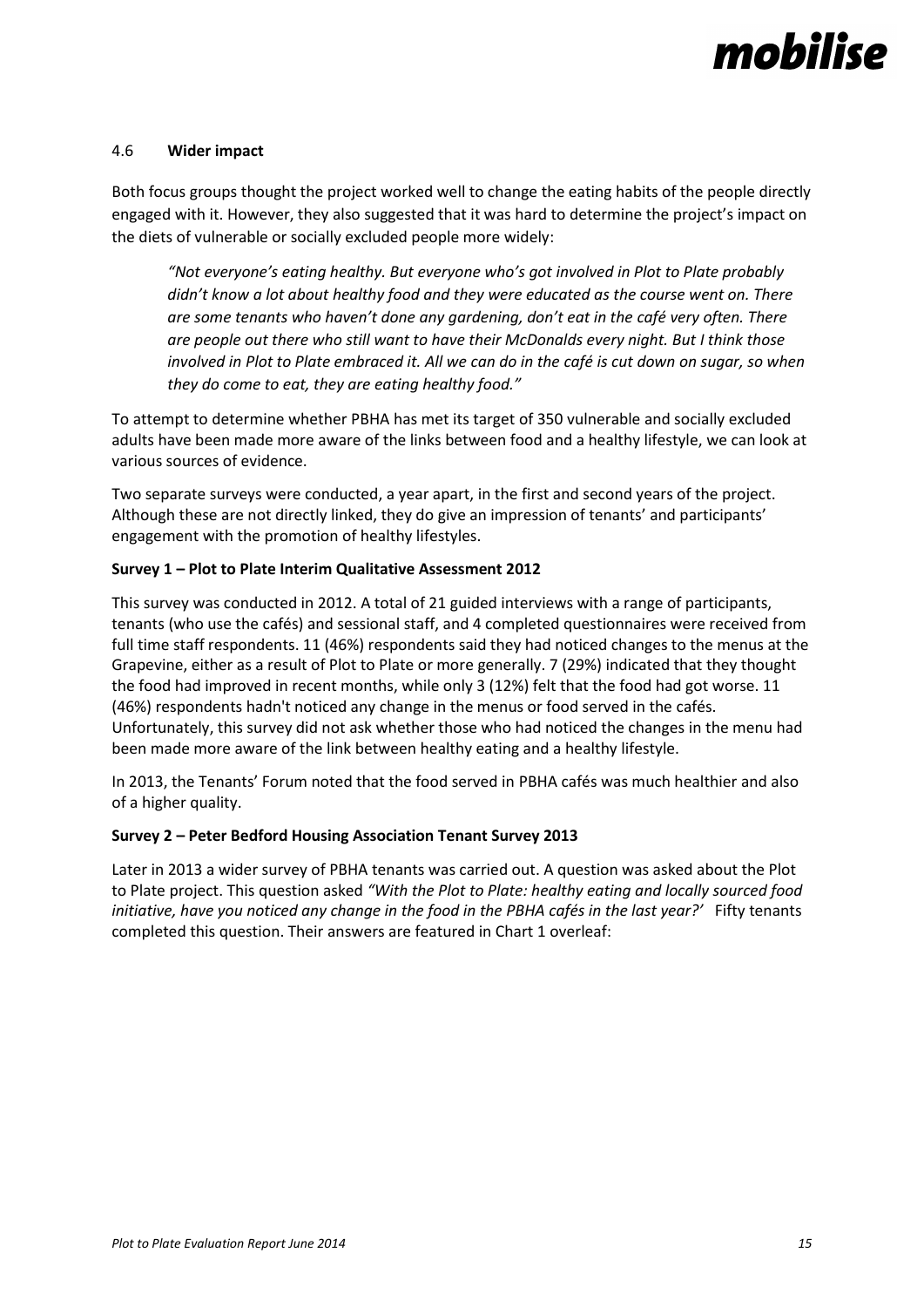

This survey shows that 26 respondents (52%) of the 50 that completed the question had not eaten in the cafés. Of the 24 respondents (48%) who expressed their opinion on the changes in the café food, 14 (28%) felt it had become more healthy, 9 (18%) felt it had stayed the same and 1 (2%) felt it was now less healthy. These results suggest that Plot to Plate might need to work further on getting tenants into the cafés and trying the food, along with educating those that do eat in the cafés further on the new menu and why changes have been made.

Unfortunately, there is also little evidence to show changes in tenants' diet and lifestyle. A survey was carried out concerning diet and lifestyle with 62 service users at the beginning of the project, but this does not seem to have been followed up.

### Formal & Informal Learning

#### 4.7 **Courses & skills**

Part of objective 2 states *"…50 of whom will have undertaken formal and informal learning and achieved credits or qualifications. This outcome will help to change the life-styles of service users, promoting better health and improve their skills and employment prospects"*. Graph 4, overleaf, shows that there were 103 attendances at training courses; 90 course attendances by vulnerable adults and 13 by staff\*. According to quarterly report 8, 46 achieved a qualification



over the lifetime of the project. Although data was not collected on credits, it is estimated by Peter Bedford Housing Association that 20 participants achieved credits towards a qualification.

We cannot gauge exactly how many participants were involved through attendance figures, as some participants may have attended several different courses. However, we can see that since 46 participants achieved a qualification, around 20 achieved credits towards a qualification, and there were 90 attendances by vulnerable people to different courses, it is very likely that at least 50 participants undertook some formal or informal learning through Plot to Plate.

**.** 

<sup>1</sup> \* In quarterly report 8, it states 'in total 102 vulnerable adults took part in cooking or growing healthy food related courses'. However, using the service data provided by PBHA in the document named 'Plot to Plate Evaluation Data' it shows 103 attendances to different courses and training. 13 of these are by staff rather than vulnerable adults, and 90 of these were classed as either volunteers, catering trainees, volunteers and participants or tenants and trainees. Furthermore, they are described as attendances, as some service users may have attended more than one course.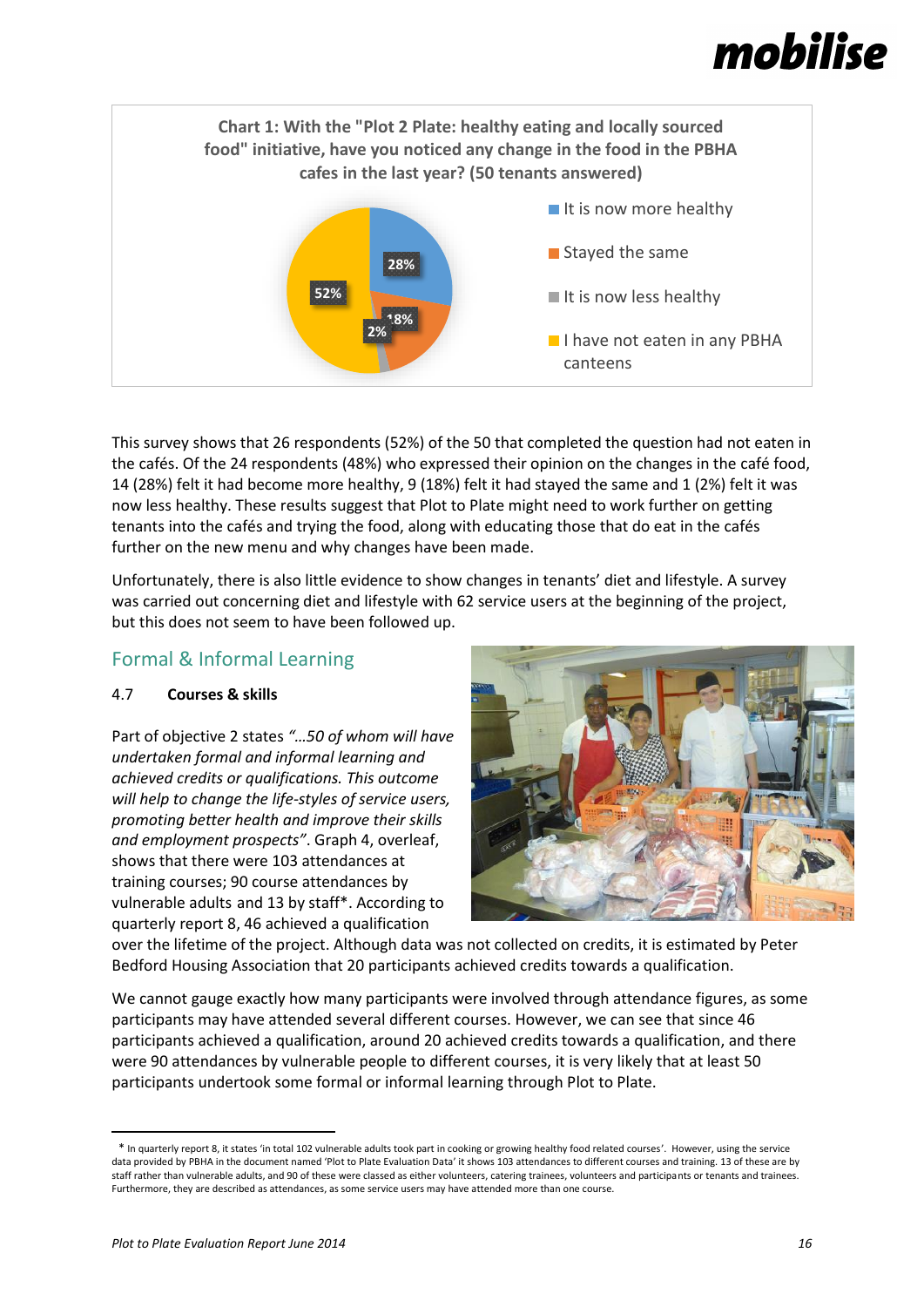



When it comes to involvement in the programme, according to quarterly report 8, in total 58 individuals have been involved in the Plot to Plate growing programmes and 84 in the cooking of local food. Furthermore, they have recruited 12 gardening volunteers and 10 catering volunteers.

Over the summer of 2013, Plot to Plate volunteers took over the running of the Legard café, learning about waste reduction, healthier cooking methods and adapting recipes to use sustainable and local food.

#### 4.8 **Trips**

Trips and educational days out help develop Plot to Plate participants' understanding of the relationship between food and a healthy lifestyle, along with raising their awareness of sustainability and green issues. Graph 5 below shows the different trips those involved in Plot to Plate have been on, how many went along and the type of attendee.

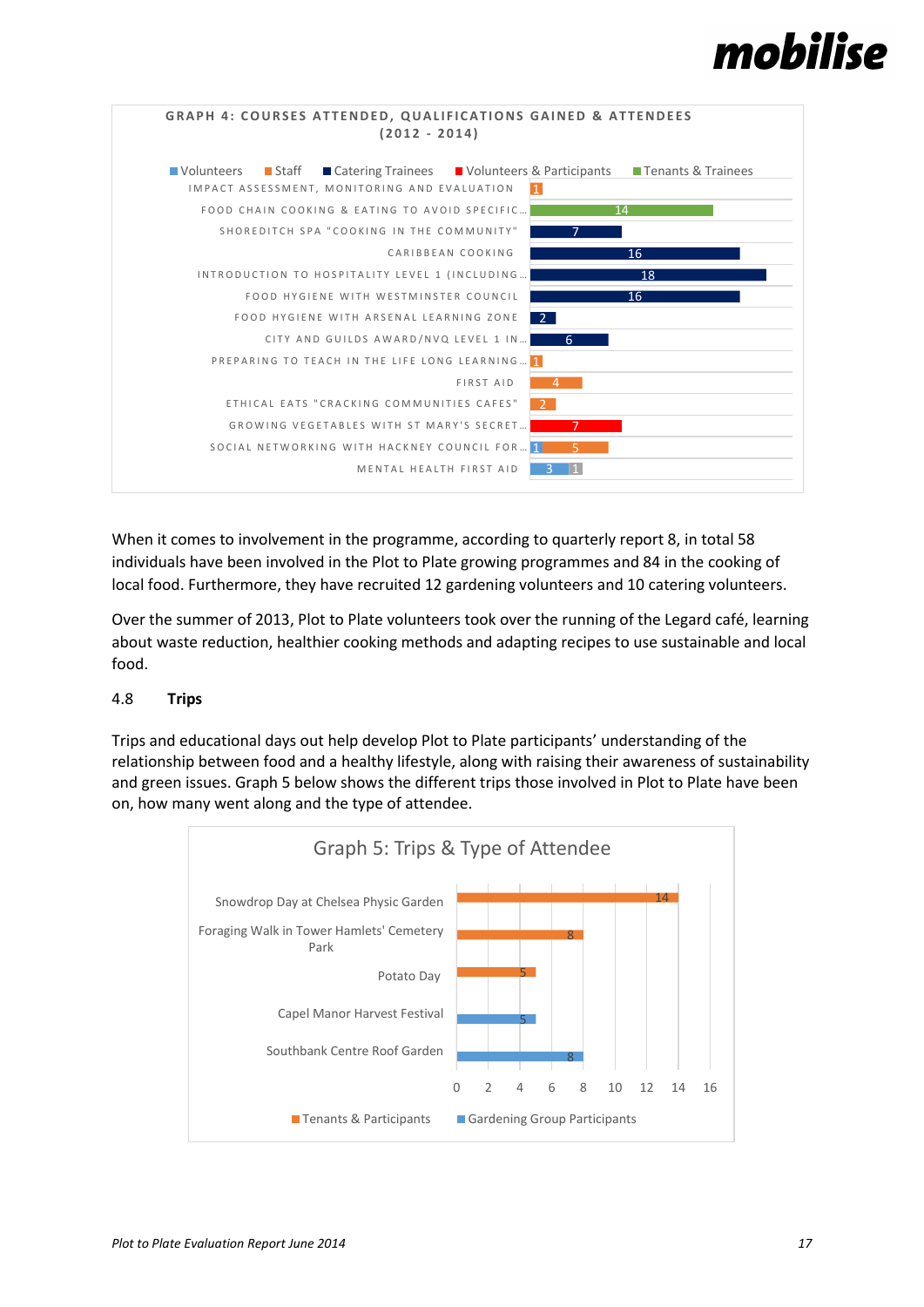

#### 4.9 **Employment**

There are a number of examples of service users who have progressed to further training and employment partly as a result of the project. For example, one of the service users who has learning difficulties completed a course in growing vegetables at St. Mary's Secret Garden and was offered a job as a gardener in the final quarter of the project. Other service users progressed to training or employment in catering, partly as a result of involvement in the project.

### Engaging Wider Community in Healthy Eating

#### 4.10 **Local organisations involved with Plot to Plate**

A key signifier of the scope and impact of the project more widely in encouraging healthy eating is the involvement of and benefit to other local organisations. As well as using local food suppliers, Plot to Plate has been reaching out to various different (mostly not-for-profit) organisations in the local area. These included:

- **Hackney Training Enterprise Agency** is a local social enterprise which provides affordable courses and workshops to the local community. Plot to Plate has established close links with the organisation and they are using the Peter Bedford Housing Association kitchen premises to offer healthy baking sessions to local people, including one staff member and two Plot to Plate participants.
- **St Mary's Secret Garden** is a horticultural project in Hackney, London. It has benefited from a relationship between the projects and service users, including Plot to Plate volunteers, attended a course in growing vegetables at St Mary's in June and July 2012.
- **Shoreditch Spa** works with young people in Hackney to support them in living healthier lives. Plot to Plate has worked with them through commissioning professional advice around menu planning and nutrition.
- **Hackney Council for Voluntary Services** used Plot to Plate catering for their 2012 AGM.
- **Food Chain** is a charity which delivers meals and groceries, and offers cooking and nutrition classes and communal eating to people living with HIV in London and their dependents. The Food Chain involved more people in its programmes through its partnership with Peter Bedford Housing Association. The first session was designed for participants with diabetes and showed how the use of seasonal food can help in managing the condition; this proved so popular that two further sessions took place.
- **Ethical Eats:** two PBHA staff attended a training workshop on "Creating Community Cafés", where as well as receiving training they were able to meet groups engaged in similar projects and exchange ideas.

#### 4.11 **A community project**

In focus group 1, attendees were asked to describe and build up a picture of the Plot to Plate Project. What they described was a project that engaged with the community. Whether this was people planting, cooking, growing or picking; local organisations providing produce; or just service users eating in the café, Plot to Plate appeared to bring the community together, not only around the activity of food, but also with an awareness of the journey of food. Plot to Plate was not just about the team in the kitchen providing lunches but about the PBHA community getting involved in different ways to make this project a success: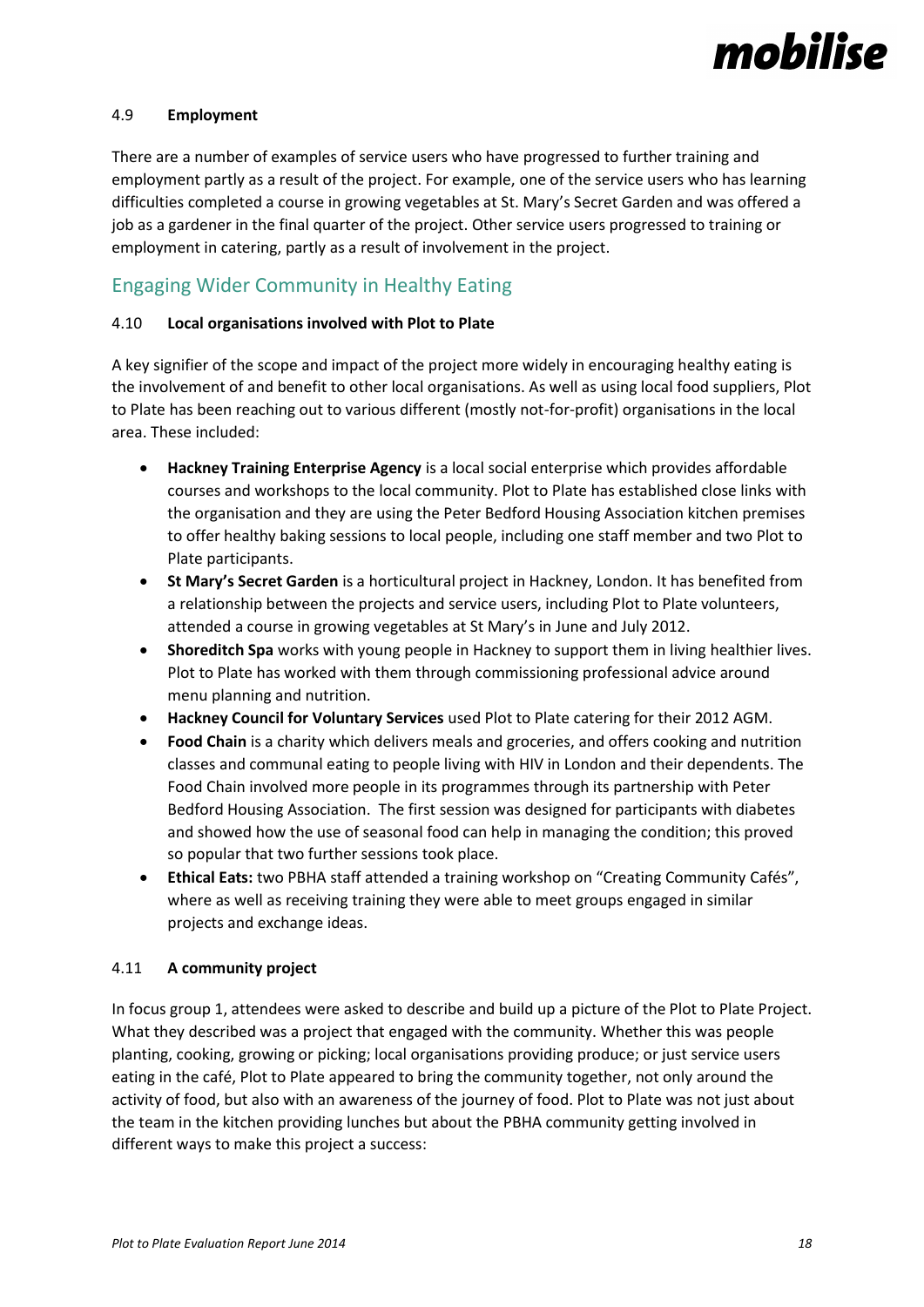

*"The community feel as well. It's the continuity of planting the seed, picking it, cooking together and eating together is quite a powerful tool really, for all the residents."*

Focus group 2 brought out the role Plot to Plate played in the wider community as part of a network of similar projects in Hackney:

*"The project is not in isolation; it's part of a network of projects going on in Hackney. There's lots of other projects; it's part of a much wider thing that's going on in Hackney and beyond about thinking about healthy eating and growing your own, involving people in gardening projects. There are a lot of things going on, and the fact that Peter Bedford has done it, it's almost like it contributes to that network of things that are going on."*

The project worked hard to be inclusive to as many participants as possible. Raised beds and wider paths were built at the Clissold growing site to improve access for less able participants, and Plot to Plate produced a guide to growing potatoes in bags for participants with limited space. The focus groups also identified ways that Plot to Plate tailored itself to local community and individual needs:

*"We use a halal butcher; we have lots of people of all different ethnicities, cultures and religions. We wanted to make sure that the meat we buy from him would be good for everybody."*

*"One of the real strengths of this project, what I really appreciated from the support point of view, is that some weeks [service user]'s not able to work, he's not going to participate in the gardening and the cooking on a Wednesday. And that was fine, it was completely accepted. It wasn't so rigid, people in the organisation know each other and it wasn't so rigid to be, 'where were you last week'? There was a lot of understanding around mental health issues."*

This acceptance of community differences makes it more likely that service users from different backgrounds and demographics will engage in the project, and adopt a healthier approach in their lives.

### Was Outcome 2 achieved?

For individuals who engaged with the project, the evidence shows that Plot to Plate has altered eating habits and perceptions of healthy food and has encouraged some to try food they were not willing to try before. Instead of just presenting information on healthy eating, Plot to Plate has engaged with people by offering practical involvement in growing and cooking food and by telling the 'story of the food', which makes healthy food appear more appealing and attractive.

The target regarding training and learning has been achieved and the educational opportunities offered through Plot to Plate have been well attended, with 46 participants receiving formal recognition for their learning over the 2 years of the project.

Plot to Plate has tailored itself to community preferences and local needs, and worked effectively with the local community, engaging with local organisations and becoming part of a wider network in Hackney and beyond that encourages people to change their eating habits for the better.

However, although our focus groups showed a real impact on the diets of some individual people because of Plot to Plate, we need to be realistic about its impact on a wider scale. It is difficult to establish the success of Plot to Plate in terms of the target of 350 vulnerable and socially excluded adults being more aware of the links between healthy eating and lifestyles, as this has not been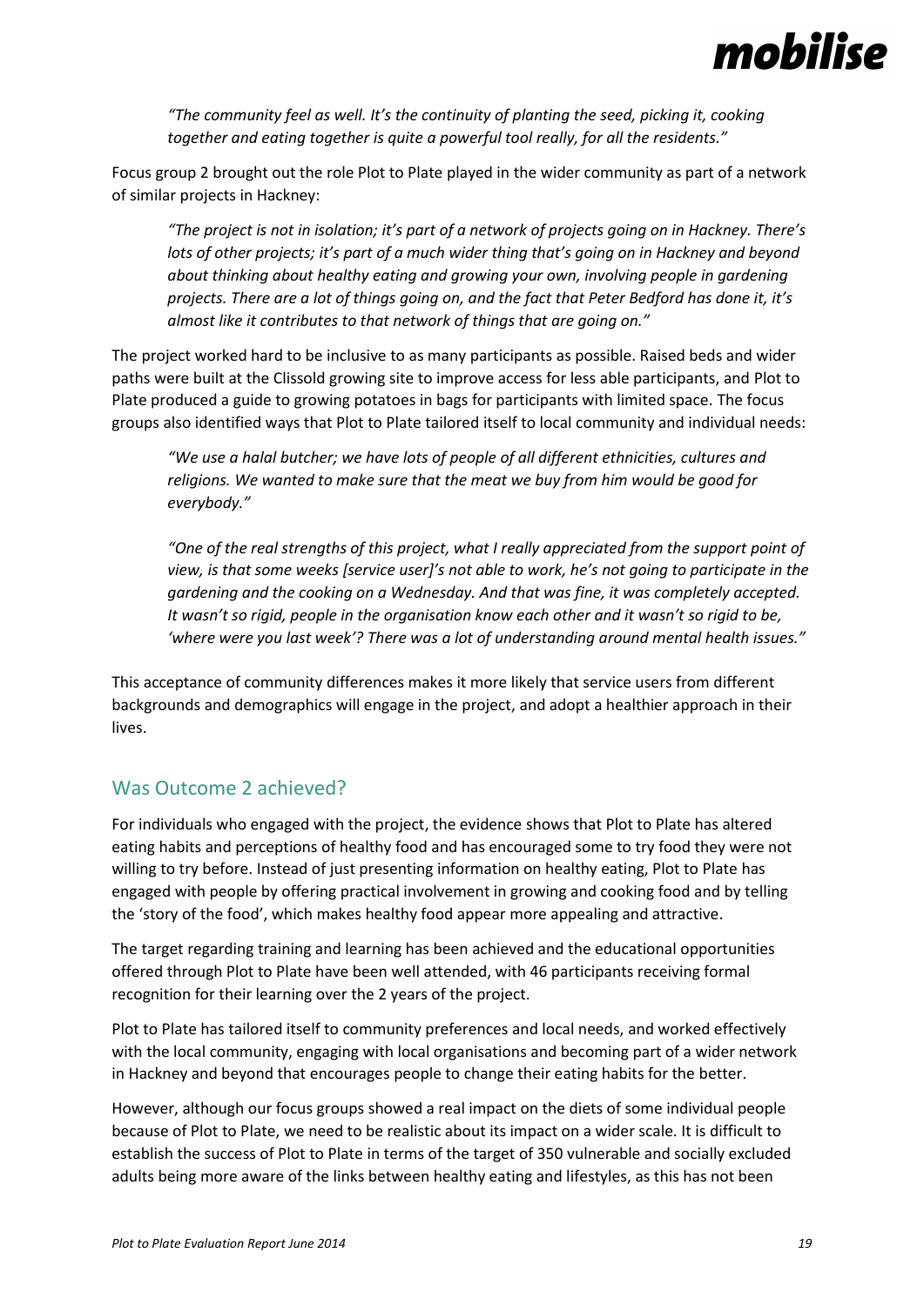

directly investigated. Although PBHA residents are eating healthier meals in the café, it is less clear whether this has had an effect on their awareness of healthy eating or led them to make any further lifestyle changes, particularly when they cook for themselves.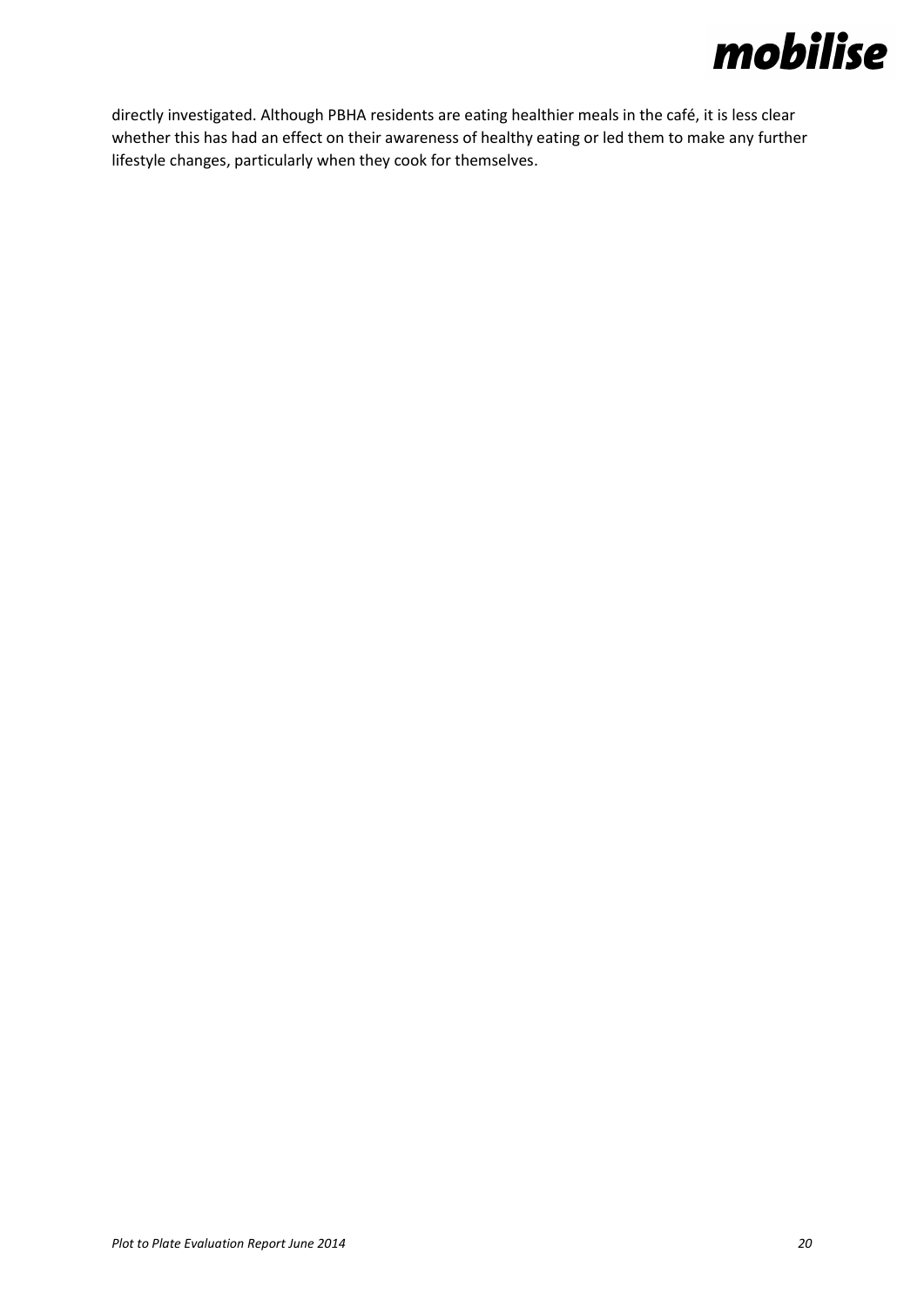# 5 Was Outcome 3 achieved?

## Outcome 3

*"Three growing spaces, including a growing hub, will be created and developed by the end of the project to supply fresh locally grown food to our cookery groups, cafés and retailers. This outcome will change three garden spaces turning them into spaces for growing food, one of which will be a new growing hub. Service users will be changed by acquiring new skills in growing food and improved physical and mental health. The project will build on our growing and cooking food pilot and the Roots & Boots project."*

#### 5.1 **Growing spaces**

Plot to Plate surpassed the goal of developing three growing spaces, with four developed during the two years of the project. Sites were developed at Legard Works (N5 1DE), Forest Road Community Garden (E8 3BH), Isledon Road Community Garden (N7 7JP) and Clissold Community Garden (N16 9EX). Two other sites were planned, but had access and other difficulties.

The target of creating a growing hub was also achieved; Clissold Community Growing Hub was established in the first quarter and has been maintained continually throughout the course of project to provide seedlings for the other growing sites.

The focus groups, particularly the members of the Clissold Gardening Group in focus group 2, gave us a further insight into the growing spaces. The following quotes illustrate how much work has been done on the growing spaces and the positive impact they've had on the area:

*"Part of the project really has been to grow food for the kitchens, but also to beautify and diversify the gardens… you've got the food area here, you've got the orchard here, you've got the wildlife area… It's not just a farm, a massive field of monoculture. It's about finding something that's actually accessible to the residents, and also that we can grow food from. To think about the residents, about what they want - some of them want to bring their dogs out, some want to go on the swings, some want to sit on the bench and enjoy the sunshine… some want to come and do the gardens."*

*"Someone can come down and sit in front of the shed, or they can go down to the wildlife area, to the swings or whatever. There's different, distinct areas of it, you know, that in itself is useful. People just hide themselves away quietly, and different people can use the garden at different times; there are different areas."*

Through Plot to Plate, the gardens have been developed from under-used land into spaces with multiple uses that provide enjoyment to visitors as well as being a source of food for the cafés.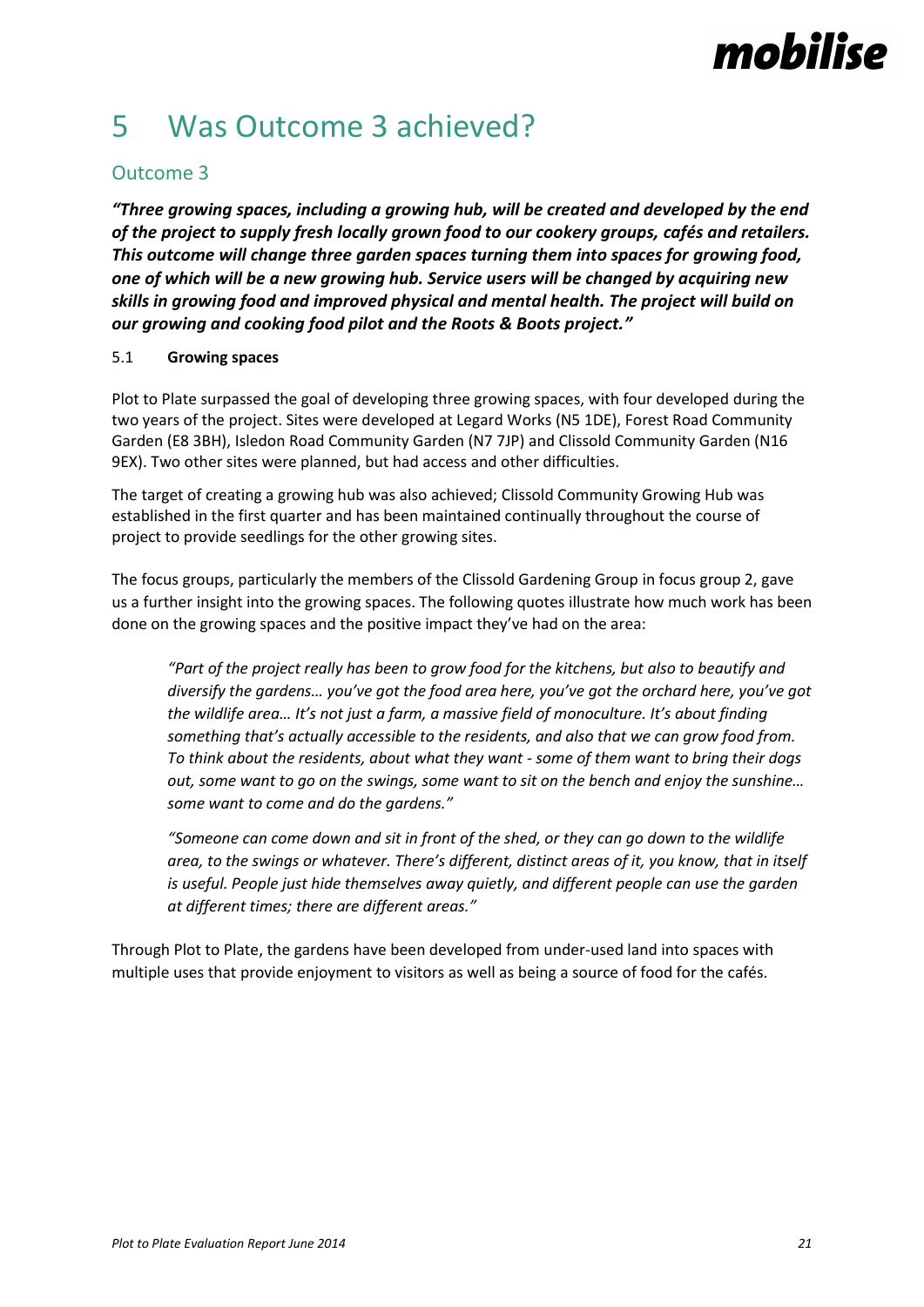

#### 5.2 **Supplying locally grown food**

Graph 6, below, shows the weight of food harvested in the gardens and supplied to the PBHA cafés over the eight quarters. The dip in produce in quarter four and eight was due to the time of year (winter / coming into spring). The total amount of food produced in the gardens over the project was 228 kilograms.



Graph 7, below, shows the monetary value of the food harvested in the gardens and supplied to the PBHA cafés. These values were worked out by comparing the price of equivalent produce in supermarkets. As graph 6 above, this fluctuates with the seasons.

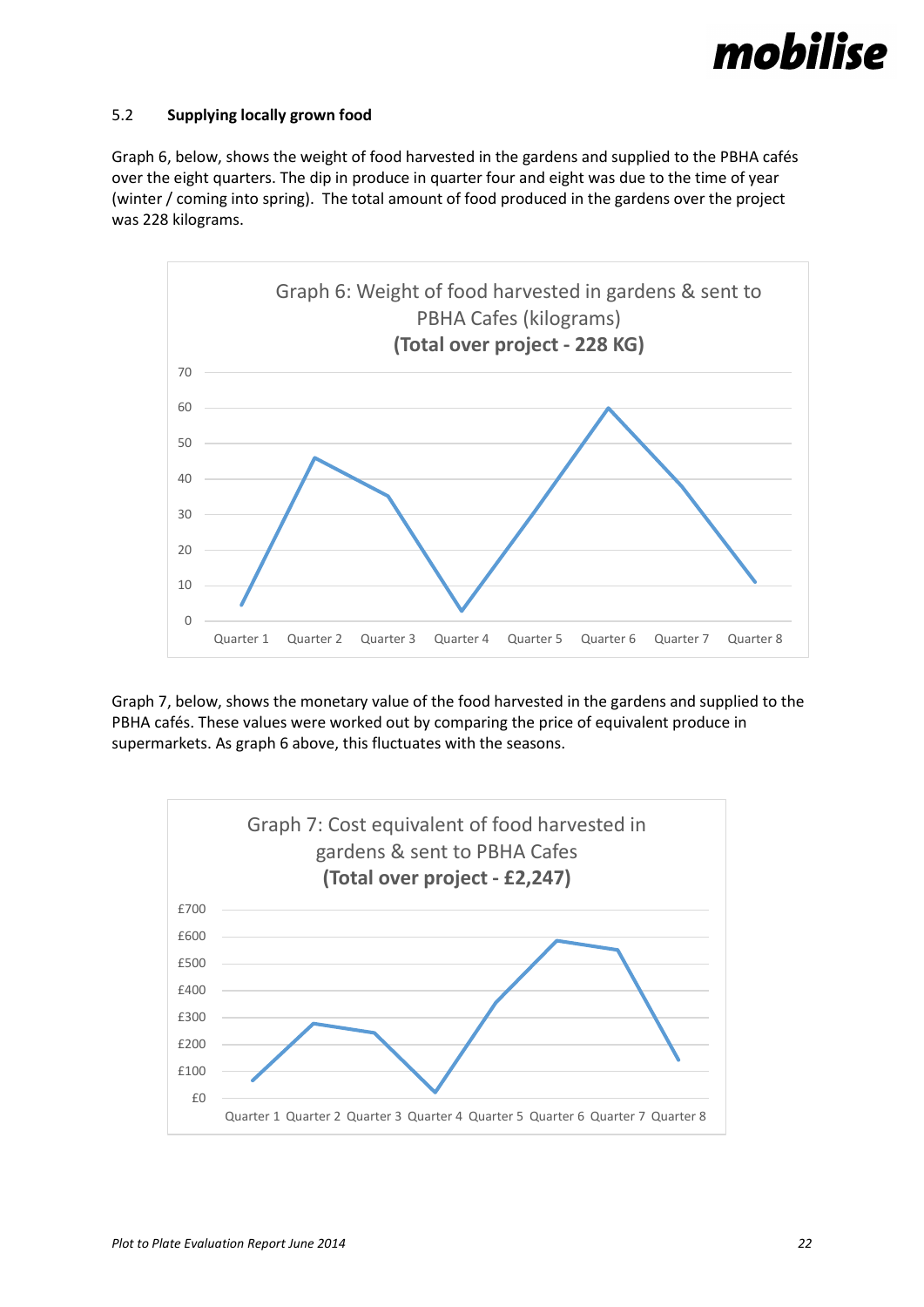

Both these graphs show that the gardens are successfully producing food that is being served in the cafés, benefiting vulnerable and socially excluded tenants, and helping achieve both Outcome 1 (local food targets in cafés) and Outcome 3 (supplying fresh local food to cafés).

This success in the growing spaces becoming suppliers for the cafés was discussed in Focus Group 2, where the amount of food produced was seen as one of the major successes of the project:

*"We actually manage and produce a sizable amount of produce to give to the kitchen. You wouldn't believe it was possible!"*

*"The development of the garden is hugely more productive. It looks quite different, it still has an aesthetic appeal. On the kitchen side, [there's] much more variety - say the salad leaves. [It's] really exciting actually because you don't know what the taste is going to be. Previously we would buy in sandwich leaves which were completely tasteless, [now] often there are different colours on the plate that you notice. Lots and lots of different ingredients... Instead of having meat and potatoes and a green thing, you might have several vegetarian things and some beetroot, so you can see on the plate that's using what's produced that week and inventively putting food together."*

#### New skills and improved health

#### 5.3 **'Soft Skills' & Learning Through Doing**

Part of Outcome 3 includes: *'service users will be changed by acquiring new skills in growing food and improved physical and mental health'*. This was partly explored when examining Outcome 2, when we looked at attendances to training, courses and gaining qualifications. However, it is also important to discuss the 'softer' skills gained through volunteering, gardening, cooking and generally being involved with the project.

During quarter 3, Plot to Plate and Peter Bedford Housing Association worked in collaboration with a number of partners for World Mental Health Day. Plot to Plate ran the 'tea lounge'. The report from this quarter details Plot to Plate trainees' involvement and the skills they gained. These included sourcing local produce, cooking, publicity, customer service and team work, but also increased confidence, self-esteem and the ability to socialise, all of which are important skills for enhancing mental health. These softer skills were also developed through the other Plot to Plate events, volunteer activities and general involvement in the project. The following quotes from Focus Group 2 illustrate the learning that takes place outside formal training sessions:

*"I think that there's been a lot of learning, because gardening is a practical art, you can't read it in a book and go 'I'm going to do that now'. You have to see it and do it. I think there has been a tremendous amount of learning… everything from the seed packet to harvesting it and eating it. [At] all those stages, there's a lot of learning just by being there and seeing it, taking action when it's needed."*

*"Whatever's going on in their lives is tricky, and just to come and be part of a group involved in something has been important for people, and that's where they learn. I haven't experienced anybody coming along and becoming a gardener, but I have experienced them making this their home, and really enjoying being here and being outside and being part of the project. That's been their learning really."*

It is important to recognise the benefits of these practical and soft skills, especially for people who are mentally ill, socially excluded or vulnerable. In January 2013, Plot to Plate was awarded the runner-up place for a City of London/City Bridge Trust Growing Localities Award in the Gardening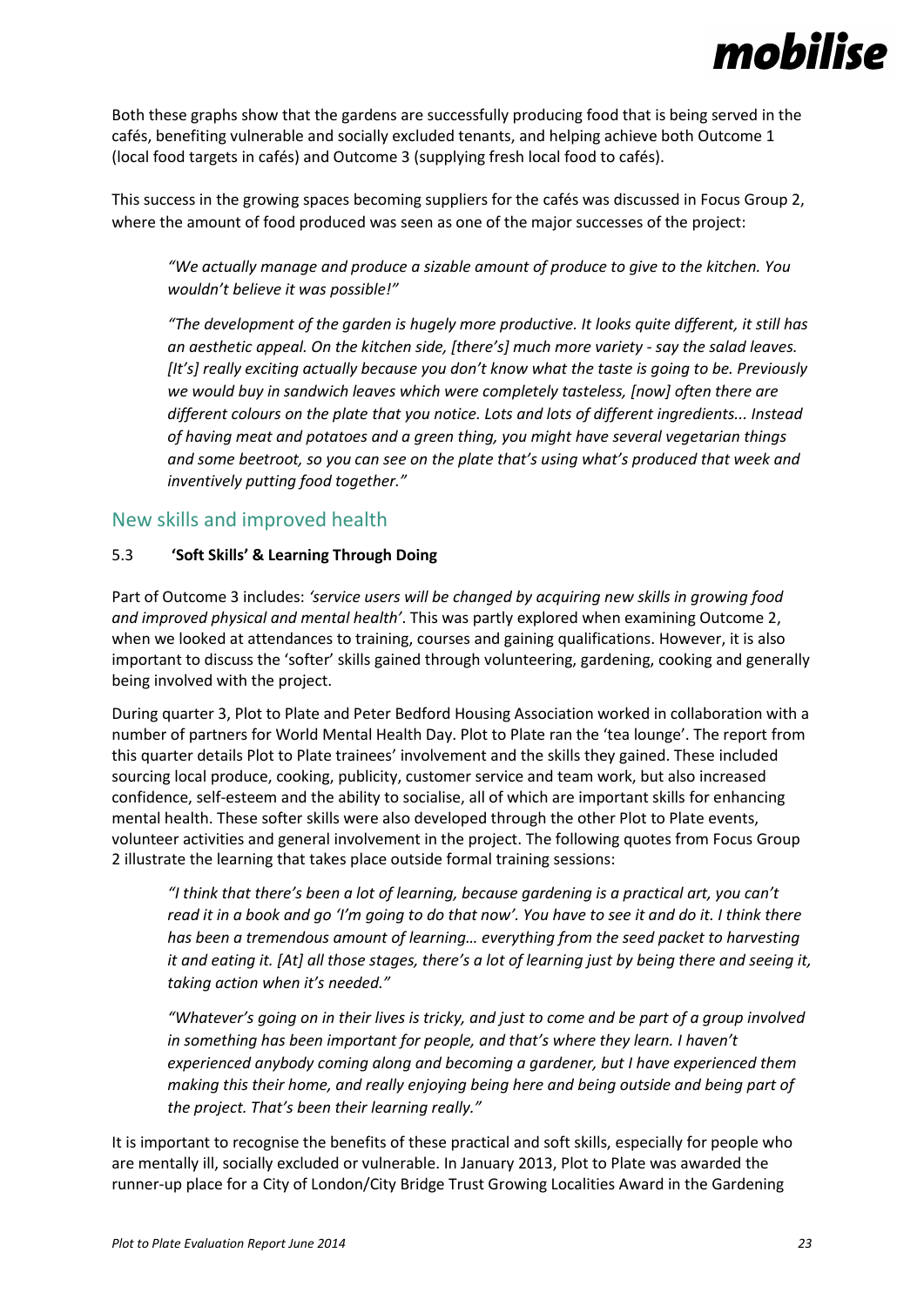

and Growing Food category. The award, which included £500, recognises projects that "use nature to enhance and improve local communities and in particular the lives of vulnerable or socially excluded people".

#### 5.4 **Health benefits**

We can apply a common sense approach that those involved in the garden activities will also have benefitted from the physical activity this entails. One Plot to Plate participant detailed in the focus group how he had become involved in the project after his doctor recommended some form of physical activity. 14 participants went on an outing to Chelsea Physic Garden where they were educated on the medicinal value of plants. Ecotherapy, as stated in Mind's evidence report for the Ecominds programme, *Feel Better Outside, Feel Better Inside*, is a "cost effective way to increase both physical and mental wellbeing which is accessible and inclusive".

### Building on Growing & Cooking pilot and Roots & Boots project

Roots and Boots was a gardening project undertaken by PBHA working together with Groundwork and funded by Ecominds, an initiative from the mental health charity Mind to improve mental health through outdoor and gardening projects. The project worked to renovate nine run-down community gardens, transforming them into attractive spaces and increasing their use. It was praised for bringing tenants together, improving their social skills and confidence and instilling an interest in cooking and gardening. Some of the gardens developed by the Roots and Boots project were then able to be cultivated and become growing spaces for Plot to Plate.

In the year prior to Plot to Plate, a growing and cooking food project was piloted at the Clissold community garden site. 12 service users were supported by a horticulturalist to grow their own food and prepare healthy lunches at a weekly lunch club. This project was very successful and received positive feedback from participants, inspiring the larger Plot to Plate project. A poly-tunnel was installed at the site to allow the space to become a growing hub, supplying seedlings to other growing spaces as well as growing salad leaves, vegetables and fruit.

### Was Outcome 3 achieved?

Generally, Plot to Plate's stated Outcome 3 was very much accomplished. Four gardens are successfully producing food to be used in the cafés, building on the achievements of the Roots & Boots project and the pilot programme. Volunteers and service users have been involved and have acquired new skills, both formal and informal, through hands-on learning, training, courses and trips.

Although there is no measurable evidence of improvement to participants' health, a common-sense approach backed up by the evidence discussed in section 3 suggests that these growing spaces will have had a positive effect on both physical and mental health of service users.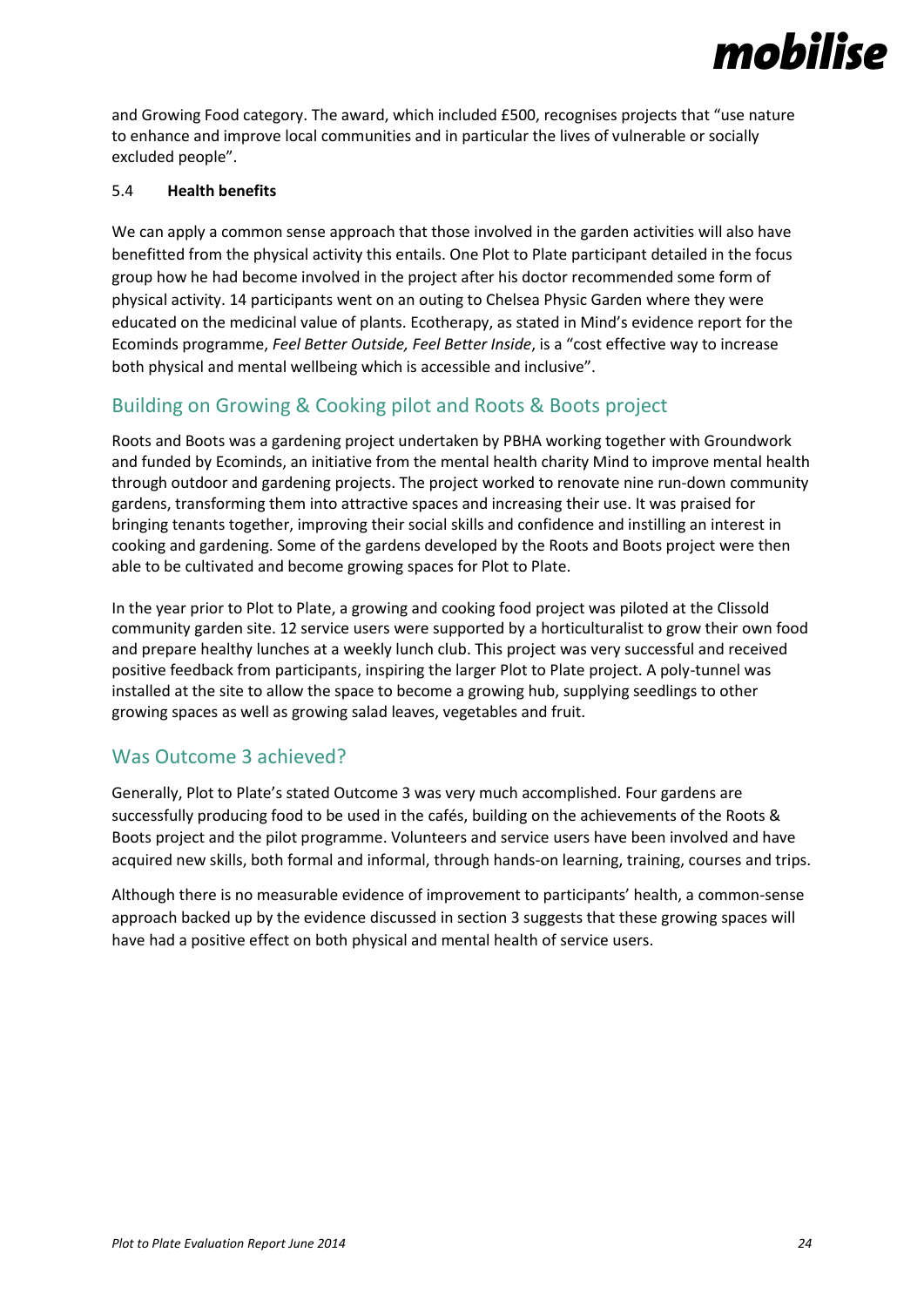## 6 Analysis

The aims of Plot to Plate can be summarised as an improvement in the mental and physical health of users and a transformation of PBHA's food culture which extends into the wider community. Although neither of these aims can be directly measured, we can note the strengths and weaknesses of the project and assess against the indicators measured as to whether they are likely to have been achieved.

Menus in PBHA's cafés include much more food grown locally, often by the Plot to Plate project itself, or from sustainable local sources. The proportion of locally grown food served is now more than ten times larger than it was at the beginning of the project and this is something that PBHA can be very proud of. Moreover, the food served has become much healthier, and this has been observed by both the tenants' forum and the majority of café users (as shown in the 2013 survey). These changes have been mainstreamed so healthy, locally sourced meals are now standard in PBHA cafés, and are accessible to hundreds of service users. PBHA has also served local food to many more people through successful events, which worked to publicise the project at the same time.

The project has developed four growing spaces, against a target of three, which have supplied fresh food to PBHA cafés and cooking clubs. Both staff and service users commented on how this has helped to make the healthy meals and new foods more interesting and appealing to tenants because the ingredients have a story and were grown by their peers. Being involved in the gardening has given participants an opportunity to learn by doing and gain skills, and even tenants who did not take part in the growing were able to benefit from the enhanced environment resulting from the development of the outdoor spaces.

Staff have shown enthusiasm and commitment to the project and worked hard to engage service users, especially those who might not have appreciated the changes at first (e.g. smaller portion sizes or more vegetarian meals). They have developed their own skills through training opportunities and shown creativity and resourcefulness in getting the most from the growing spaces and produce, from growing a truly remarkable variety of crops to inventively incorporating the themes of Plot to Plate into events such as Christmas, Valentine's Day or Pride. We got a strong sense that Plot to Plate had impacted the whole PBHA organisation in a myriad of ways and that organisational culture has changed.

Individual participants described the changes to their lifestyle made by the project, such as greater willingness to try different foods, increased understanding of a healthy diet, or enjoyment of the outdoor spaces improved by Plot to Plate. Many participants also attended the wide variety of courses and trips provided as part of Plot to Plate and developed life-enhancing skills, both formally recognised and otherwise. The final evaluation report for the Local Food Programme 2014 states that Local Food projects are "contributing to personal development and empowerment, including nurturing self-esteem, changing existing life-style patterns and developing skills".'

Plot to Plate made links with many organisations over the course of the project in order to benefit from training and expertise. These relationships have proved very fruitful and will be a major asset when considering the future of the project.

However, although some individuals have embraced healthy eating as a result of the project, it is hard to assess the effect Plot to Plate has had on the diet and lifestyle of PBHA tenants overall and whether awareness of the link between food and health has increased significantly. Unfortunately,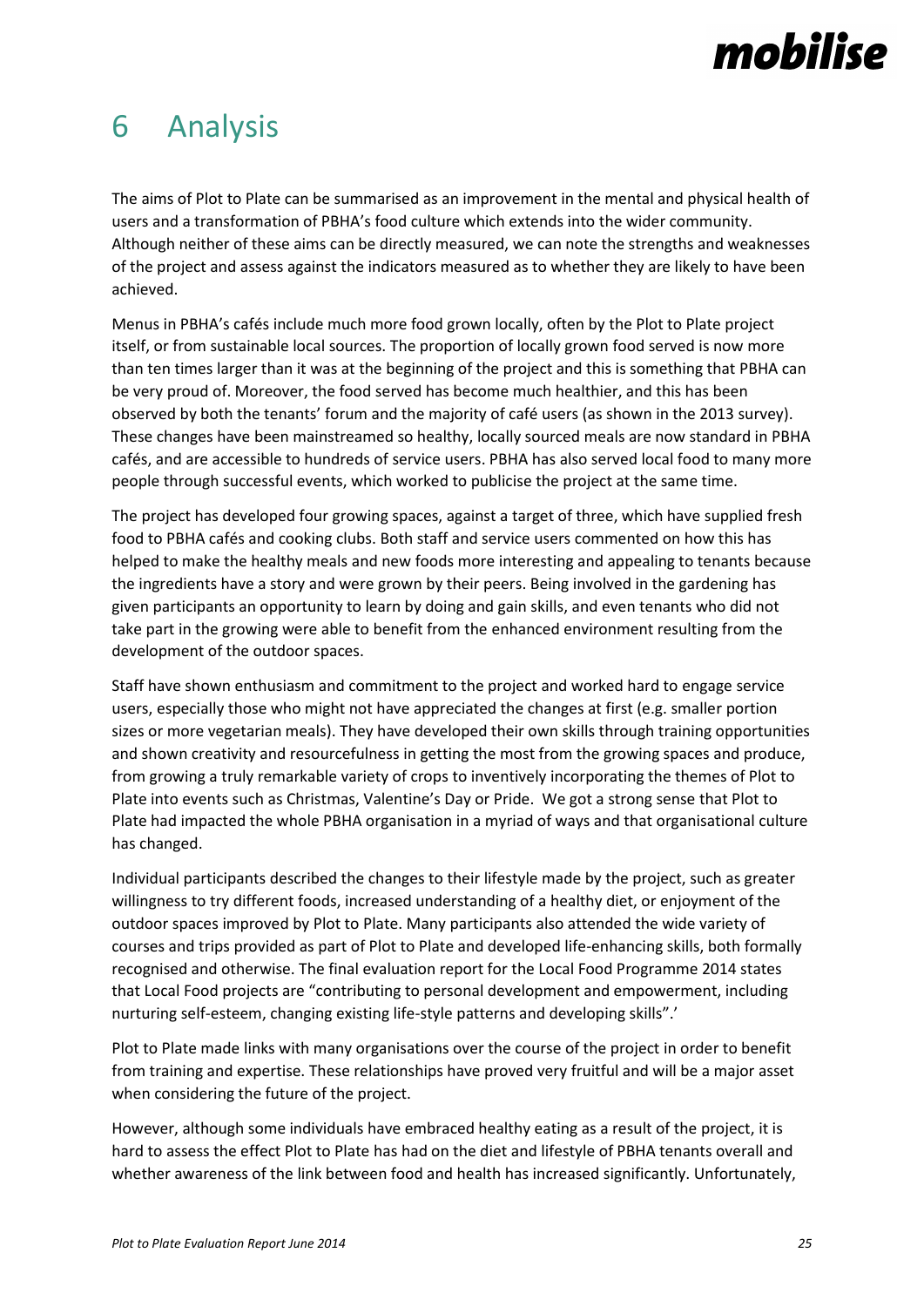no surveys of tenants were carried out to establish this. Some comments from the focus groups suggested that, while participants benefited from the cooking clubs and healthier meals at PBHA cafés, in most cases this had not yet had an effect on their cooking and eating habits of individuals.

Similarly, it is not clear what impact the project has had on the wider community. It was hoped that participants would engage their peers on the subject of growing and cooking healthy food and take the message into the community, but there is little evidence that this has taken place.

The nature of locally grown food means that there are seasonal variations in availability, in particular that it becomes much harder to source local food in the winter. Plot to Plate worked hard to overcome this by preserving produce as much as possible, and indeed this provided another learning opportunity for tenants. However, it was noted that the 60-mile limit on local food was a challenge in wintertime and many local food suppliers that would have been suitable for the winter fell just outside this limit.

In summary, the project met and exceeded most of its targets; PBHA tenants now benefit from four growing spaces and healthy, affordable, locally sourced meals, and this will undoubtedly have a positive effect on both physical and mental health. In terms of the attitude of staff and the meals provided, there has also been an impressive change in the food culture at PBHA. However, there is still scope for further changes in terms of tenants adopting healthy changes to their diet at home and spreading this message to their peers.

It is perhaps understandable that the impact on lifestyle and the wider community has been limited; PBHA tenants and participants are faced with many challenges in their lives and it may be difficult to make healthy eating a priority:

*"It's not like someone has decided out of nowhere that they are against eating vegetables and a certain way of eating or cooking. It's perceived as expensive, and difficult, and quite frankly there are a lot of other things they are worried about at the time. There has been a list of pressing concerns - organic vegetables aren't at the top."*

We can examine the Plot to Plate project using the framework outlined in section 2 and consider each of the barriers to healthy eating in turn: accessibility, affordability, awareness and skills and habits and preferences. Healthy food became more accessible and affordable to tenants through healthier affordable meals in the café, as well as through encouragement and support for growing produce at home and practical advice on shopping; and participants' awareness and skills were improved through the many trips and courses offered by the project, Plot to Plate publicity, and the Plot to Plate recipe book. To address the remaining barrier - habits and preferences - project staff and volunteers have discussed the project with tenants, explained the changes they may find difficult and adapted the project to individual health and cultural needs. Changing people's habits around food may be the barrier that is hardest for a project such as this to remove. However, the appeal of the Plot to Plate approach of demonstrating the story of the food has clearly resonated with some tenants and encouraged them to change their eating habits for the better.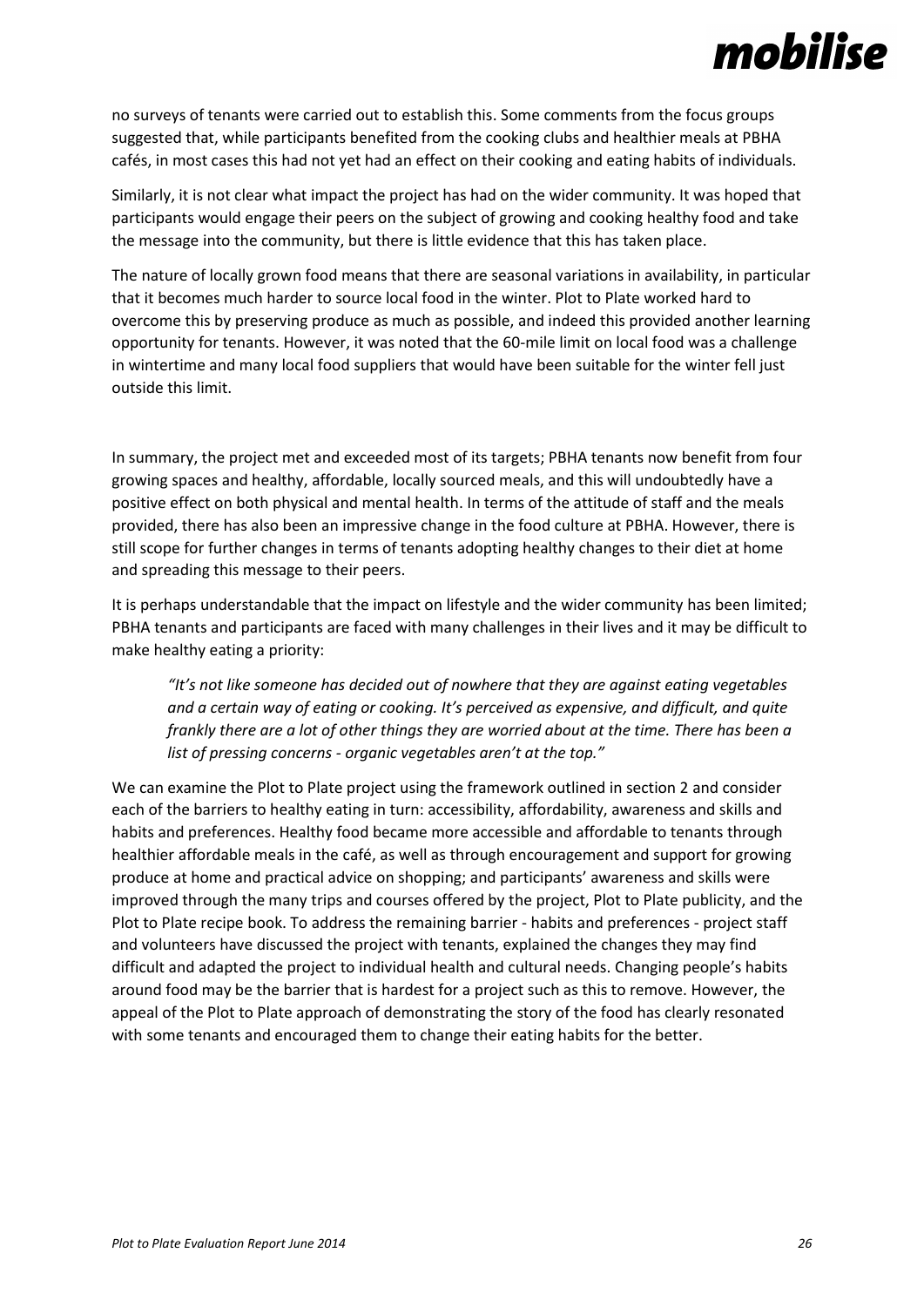# 7 The future of Plot to Plate

### Focus Groups

Participants in focus groups described what they would like to see in future, including pickling and jam-making classes, bee-keeping and chickens:

"*For me personally it would to be to have more plots. So the participants and tenants would be able to go to the gardens, and buy their products, rather than to go and buy them elsewhere, so more involvement on growing. Because it seems to be the first limitation to our payments."*

*"I think to develop the foods produced in the garden, develop the garden here. And develop other gardens."*

*"I'd find a way to make it more of a social thing, so that people can grow and it can become part of people's lives. Participating in the process."* 

All these quotes show a desire to see the Plot to Plate project continue, and be enhanced and expanded further.

## The legacy of Plot to Plate

This section looks at ways that the achievements of Plot to Plate can be built on, despite the twoyear funding period for the project coming to an end.

It is important to note that the project did not solely rely on the grant from the Big Lottery Fund. Some of the attendances at training courses were funded from other sources, as was the pilot project. Moreover, PBHA's catering service will of course continue, and the mainstreaming of healthy and local food into the menus, along with the Healthy and Sustainable Food Policy, means that the improvement in meals that was a major achievement of the project looks set to continue.

However, the loss of funding means that PBHA will need to be realistic about which of the project's objectives can continue to be met. The higher cost of local food suggests that PBHA will not be able to maintain the 50 percent local food content of its meals, although relaxing the 60 mile limit could help. As the overall aim of the project was to improve participants' health, PBHA should prioritise maintaining the improvements in meal quality and nutrition made by Plot to Plate, accepting that it may not be possible to achieve the project's local food targets at the same time without funding.

The hands-on gardening skills that Plot to Plate participants developed will allow them to continue their involvement, and experience from the pilot project shows that users do continue to tend plots after the official completion of the project. Similarly, participants who have come to enjoy learning about cooking as a result of the project seem likely to continue to do so:

*"People coming into the kitchen, working with people who are enjoying what they are doing, who want to share their knowledge and their experience - then training and education takes place as a matter of course anyway."*